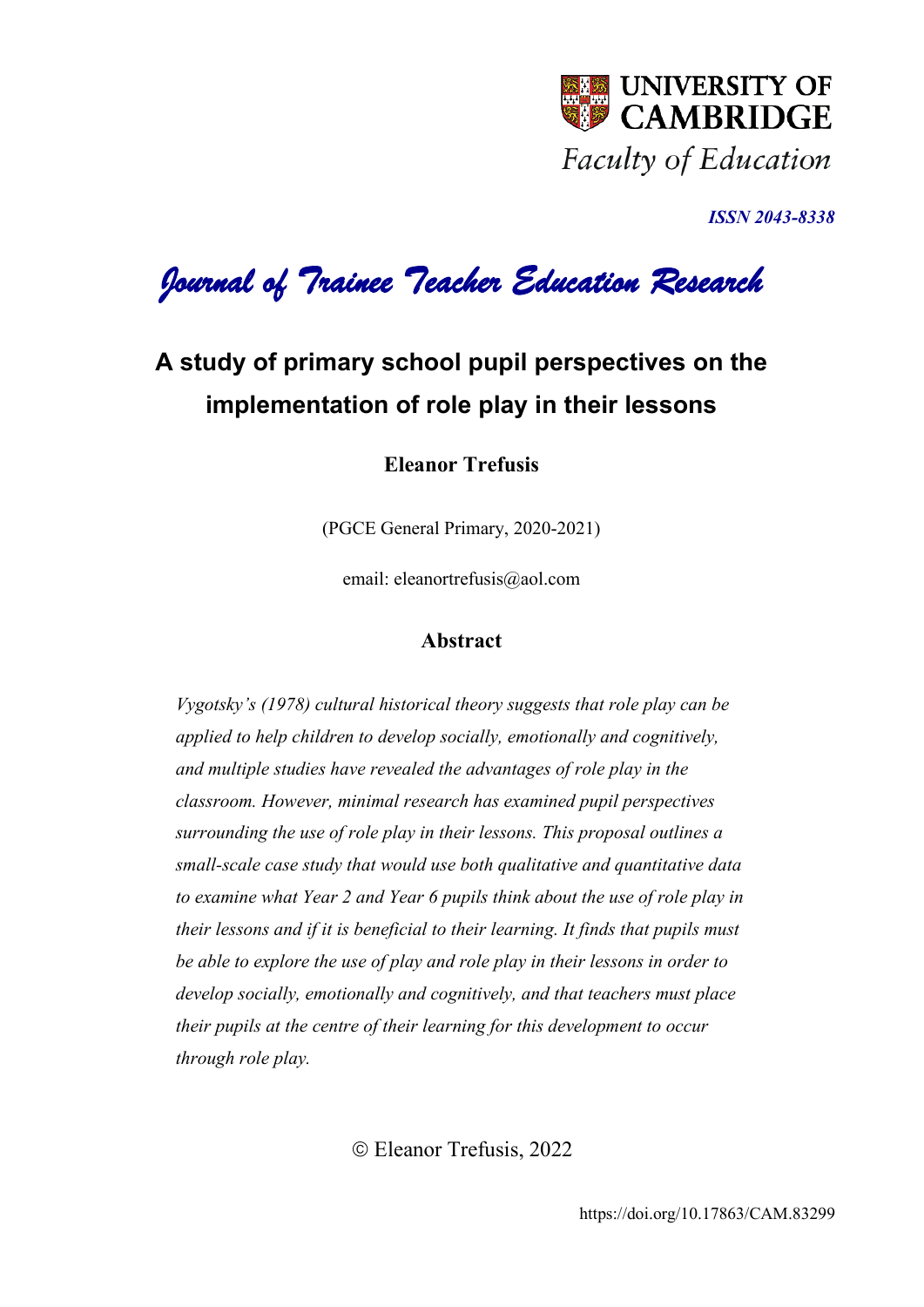## **Note**

*In 2020-2021 the COVID-19 crisis disrupted the second assignment for Primary PGCEs meaning that they were unable to undertake research in classrooms. As a result the assignment was changed to make it a research proposal instead. Therefore, the articles included from the Primary PGCEs do not include results and discussions, but do provide detailed proposals for researching pupil perspectives about different aspects to school and learning.*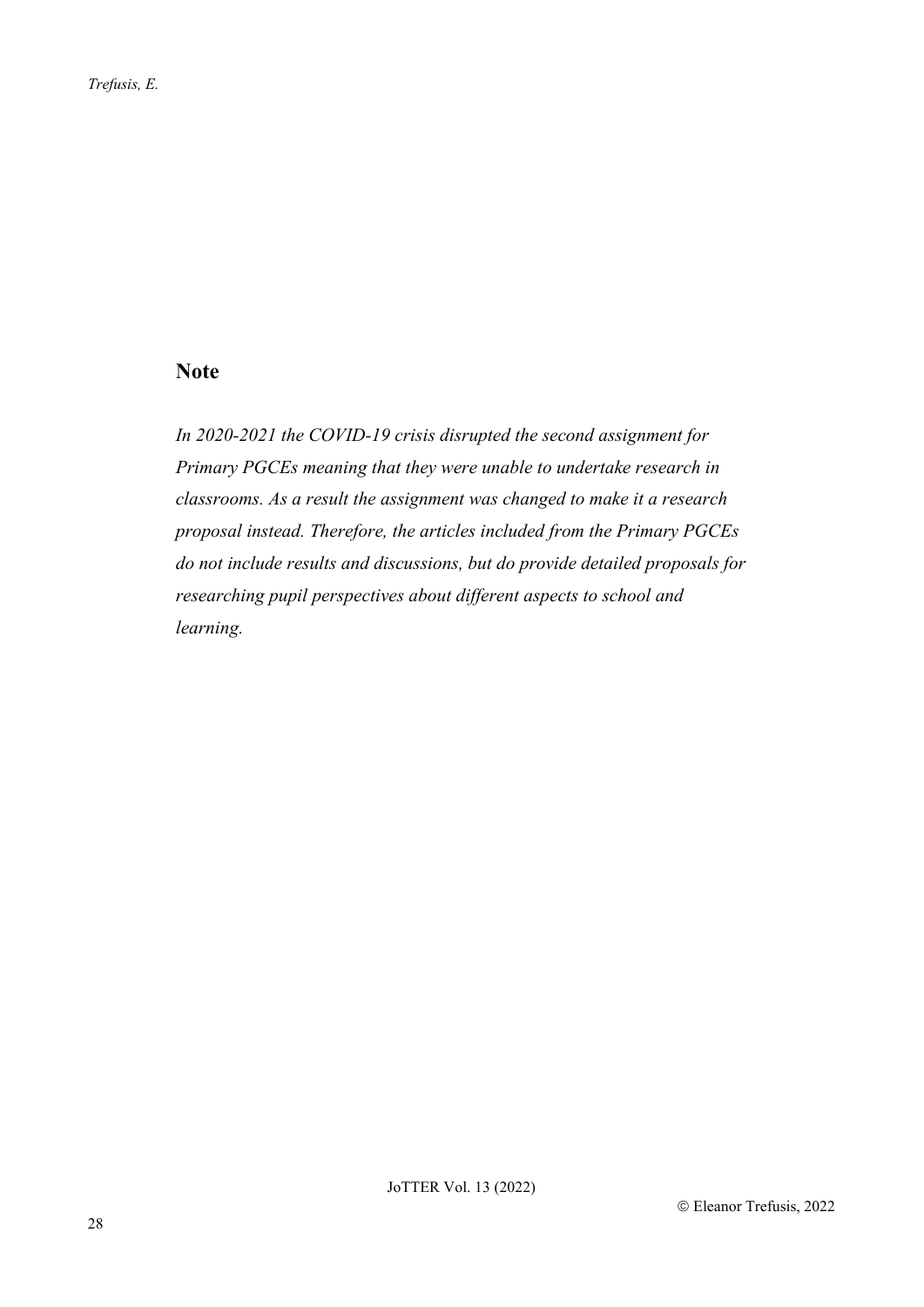# **A study of primary school pupil perspectives on the implementation of role play in their lessons**

**Eleanor Trefusis**

## **Introduction**

It is widely acknowledged that role play is a creative activity that enables children to communicate, explore contrasting viewpoints and develop deeper thinking. The National Advisory Committee on Creative and Cultural Education (NACCCE) (1999) suggests that creativity is a crucial aspect of children's learning, not just in 'creative subjects', but throughout the curriculum. By implementing role play across the curriculum and throughout the school years, teachers create possibilities for pupils to access their learning in creative ways and therefore develop their understanding of topics in more depth.

Vygotsky's (1978) cultural-historical theory suggests that role play helps young children to develop socially, emotionally and cognitively. Nonetheless, multiple studies have revealed the lack of emphasis placed on understanding children's perspectives when implementing role play in lessons (Clark, 2005; Howard, Bellin & Rees, 2002; Linklater, 2006). The majority of research studies apply adult perspectives to comprehend how role play aids children's learning, but this lacks insight into whether pupils find role play truly beneficial to their individual understanding.

Therefore, this research aims to address the following two questions:

- What do pupils think about the use of role play in their lessons?
- Do pupils regard role play as being beneficial to aid their understanding?

My background in acting, applied theatre and dramatherapy has sparked an interest in understanding pupil perspectives on the use of role play throughout the primary school years. Therefore, I will include participants from Years 2 and 6 in my study, to understand perspectives of children in Key Stages 1 and 2, and I will take into account a spectrum of pupils with different abilities in an inclusive classroom. Regarding pupils as individual learners will provide a well-rounded insight into pupil perspectives, so that I can understand the benefits of implementing role play throughout primary school in more depth.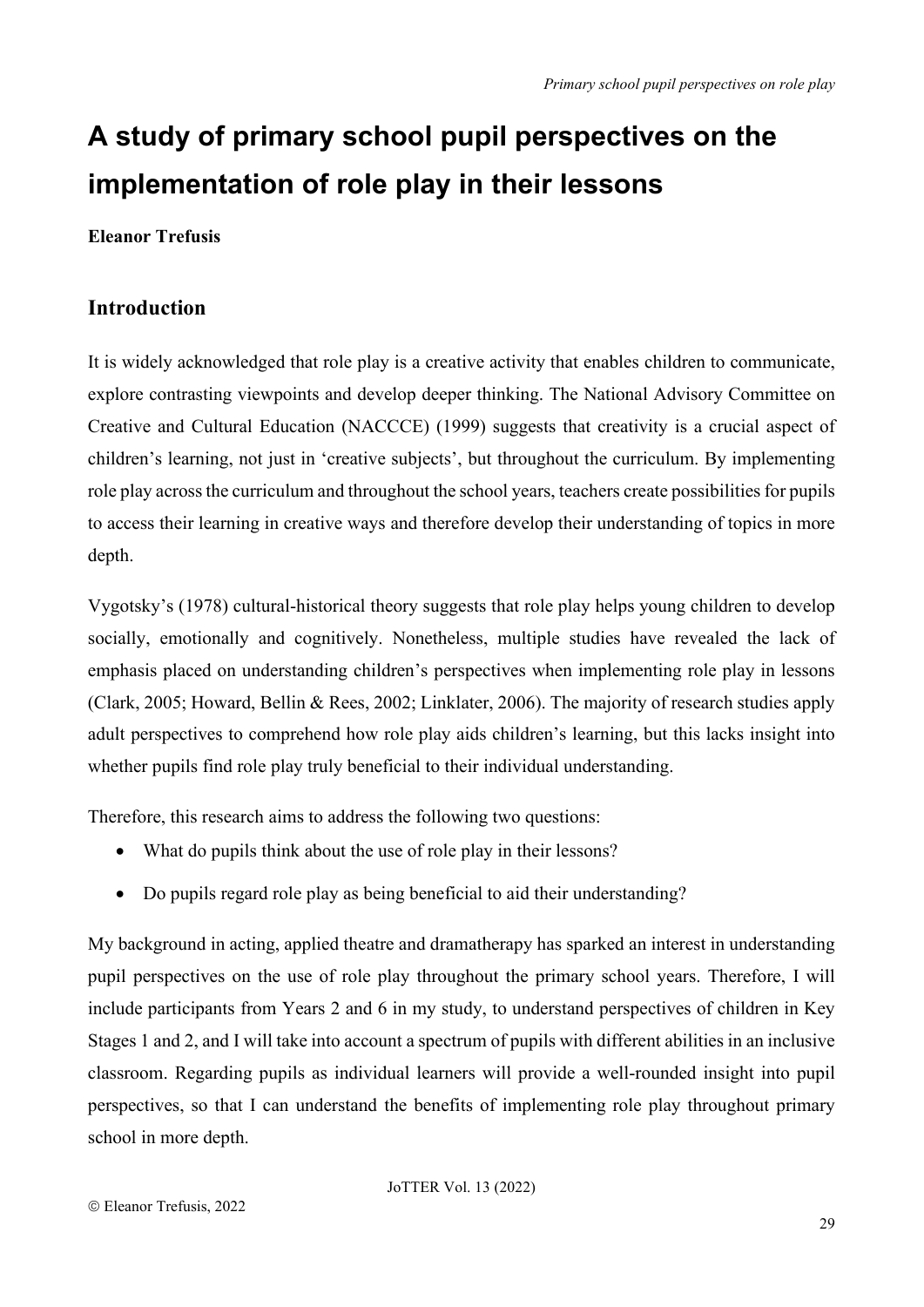## **Literature Review**

## **Defining Role Play**

In order to understand the benefits of role play on children's learning, the term must first be defined. Maley (1987) likens role play to the fable of a blind man attempting to describe an elephant, due to the fact that the term "takes on different meanings for different people" (p.3). Moreover, Rubin (1980) states that "play is not consistent from organism to organism and from situation to situation" (p.70). Although role play is not an easily defined concept, due to the plethora of role play categories, the term could be described as the amalgamation between the two words, as someone takes on a 'role' whilst assuming an aspect of 'play' (Shapiro & Leopold, 2012).

It is necessary to indicate that 'play' and 'role play' intersect when applied in the classroom, as they are closely defined concepts. Andresen (2005) distinguishes between pretend play and role play, suggesting that pretend play is "any play with fictitious meanings" (p.397), whilst role play is "pretend play with role taking" (p.398). However, according to Vygotsky's definitions of play, sociodramatic play, or pretend play, is a type of role play, as it contains the presence of roles and is about the dramatic (Karpov, 2003; Schärer, 2017). As children develop and their roles become more defined, pretend play evolves into more mature role play. Therefore, throughout this literature review, the term 'role play' will encapsulate every aspect of classroom play where children take on or create a character, thus portraying the benefits of role play throughout the school years. This includes sociodramatic play, where children imitate real life situations with play; improvisation, where children spontaneously create a role play; and the Mantle of the Expert, where children become experts in a certain situation through role play. This literature review will focus on three benefits of role play that have been identified through various studies: the development of children's social and cognitive skills; the potential for role play to offer pupils alternative perspectives; and the benefits of role play on all children, including those who speak English as an Additional Language (EAL) or have a Special Educational Need (SEN).

## **The Importance of Pupil Perspectives**

As aforementioned, multiple studies have revealed the benefits of role play on children's learning from the teacher or researcher's perspective. However, in her ethnographic study, Linklater (2006) observed how uncommon it is for children to be included as active participants in research, so she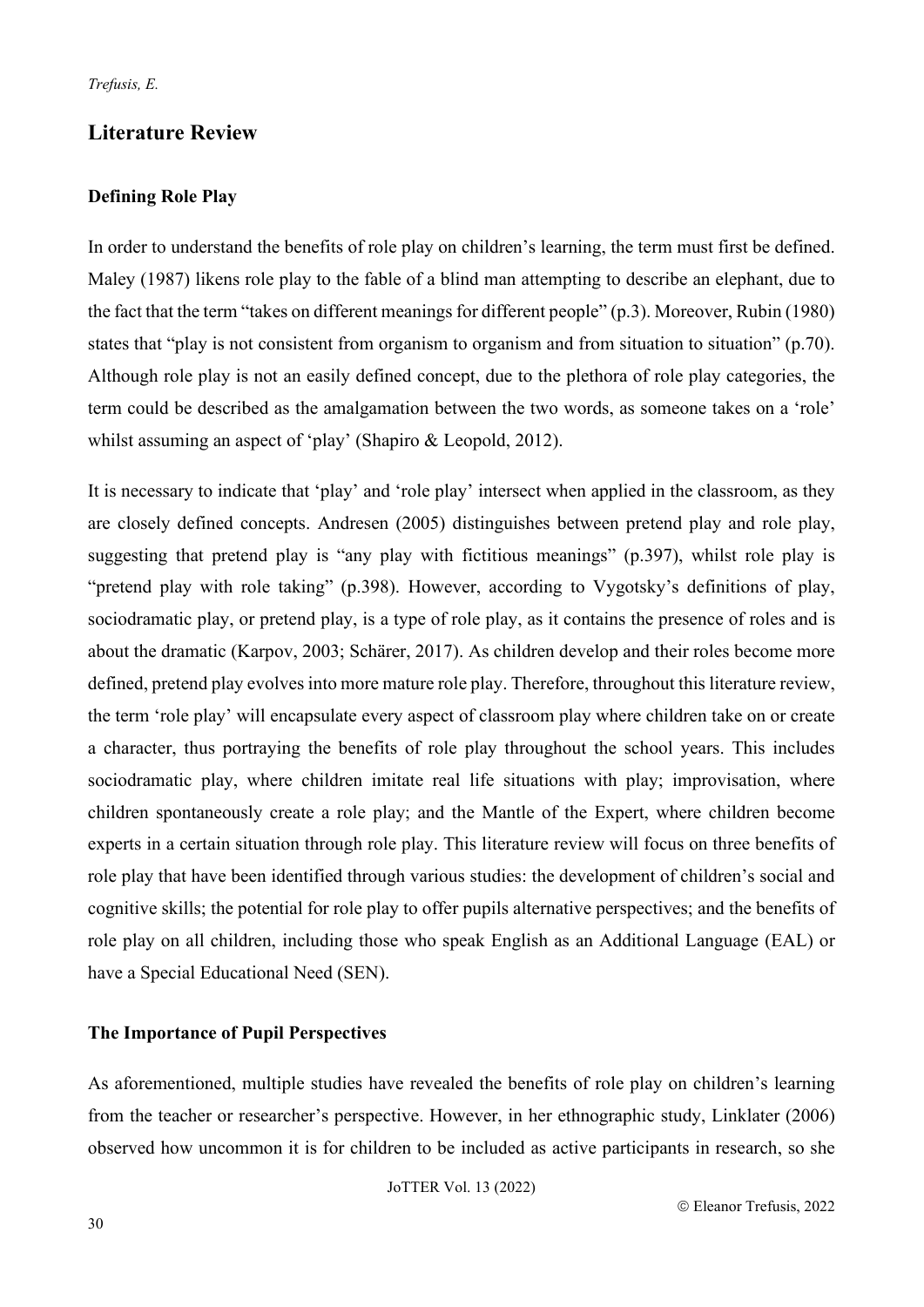analysed the extent to which role play is implemented in the classroom to benefit children. Although small-scale and carried out on just three families, Linklater's research found that the Reception classroom is a strongly teacher-focused environment, which provides little time for creativity, imagination and play. This has been further demonstrated in other studies over the years (e.g. Bennett, Wood & Rogers, 1997; Rogers & Evans, 2006). Curriculum changes and the introduction of a new Early Years' provision framework formalised the foundation stages and eliminated much of the time that would have been used for play (Kwon, 2002; Wood, 1999). However, this inhibits children from accessing their potential for growth and development through role play, which permeates into Key Stages 1 and 2.

Linklater's (2006) research was particularly influenced by the Reggio Emilia approach, due to its focus on placing children as powerful learners and experts. Indeed, by involving children in deep level investigations and viewing them as specialists in their own learning, the Reggio Emilia approach allows children to be active in constructing their knowledge as apprentices, rather than as targets of instruction (Hewett, 2001). Vakil, Freeman and Swim (2003) emphasise the importance of understanding children's unique perspectives, in order to assist every child in their individual learning experience. A plethora of research studies have found multiple benefits of role play in the classroom but, without considering pupil perspectives and placing the child at the centre of their learning, it must be analysed whether the true benefits of role play have been considered.

#### **Role Play as an Aid to Children's Development**

Multiple studies have found role play to be necessary for children's cognitive and social development (Kingdon, 2018; Rubin, 1980; Savina, 2014). Sociodramatic play is a type of role play which is usually applied in the Early Years and Key Stage 1, and which allows children to create imaginary scenarios that connect to the real world (Smilansky, 1968). During their study, Elias and Berk (2002) used observation to measure whether sociodramatic play can help children to self-regulate. Their research included 53 three and four-year-old children, and they found that sociodramatic play was particularly advantageous in the cognitive development and self-regulation of highly impulsive pupils. This was due to the presence of play goals, verbal role play, and social rules. This connects to Vygotsky's (1967) cultural-historical theory, which focuses on the significance of role play between ages 3 and 7 (Hakkarainen & Brdikyt, 2014). Vygotsky suggested that role play holds high cognitive importance if it contains the creation of an imaginary situation, the presence of roles, and a set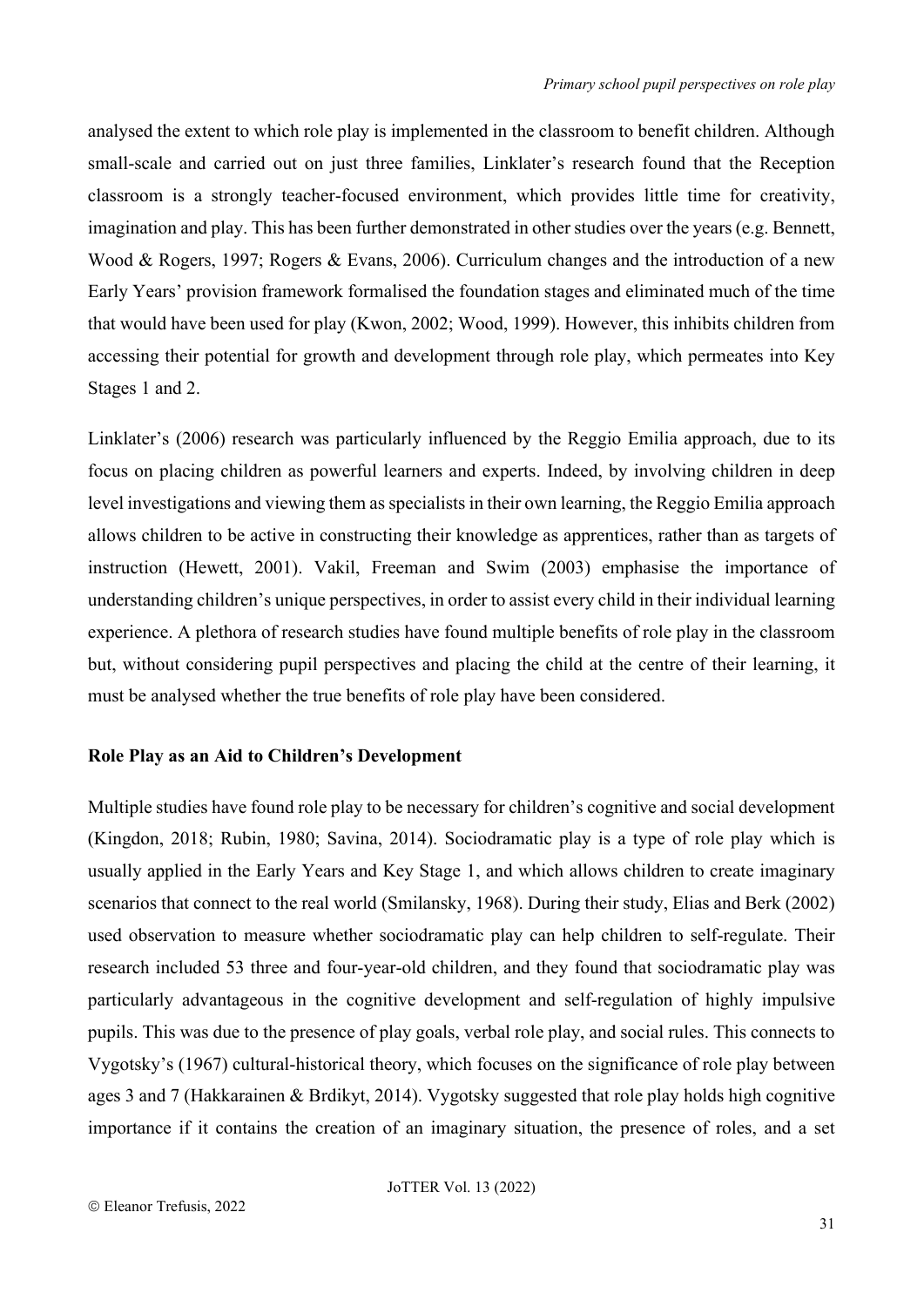of internal rules (Bodrova & Leong, 2015; Rogers & Evans, 2006). If role play contains these three aspects, children are able to liberate themselves from societal constraints, thus they can cognitively develop and self-regulate (Fleer, 2018; Kingdon, 2018; Smith, 2010). Elias and Berk (2002) concluded that the development that can occur through sociodramatic play prepares children for the challenges that they will encounter during their school years.

However, it is important to note how this development occurs during role play and if it meets any barriers. Many studies that examine the use of role play in children's development, including Elias and Berk (2002), draw on the concept of the zone of proximal development (ZPD). Formulated by Vygotsky (1978), the ZPD is "...the distance between the actual developmental level as determined by independent problem solving and the level of potential development as determined through problem solving under adult guidance or in collaboration with more able peers" (p.86). This is wellregarded as being a leading concept associated with child development, but it is important to note the role of the teacher during children's social and cognitive development during role play. Vygotsky (1977) draws a distinction between children's development in problem solving and in play, as he suggests that role play creates its own ZPD. Therefore, the adult's role during role play in young children should alter as, although their presence may be necessary in role play, they may disrupt the process (Hakkarainen & Brdikyt, 2008). van Oers (2013) emphasises this further, stating that, during role play, adults "should never minimise children's freedom, impair their involvement, or impose rules that go beyond the activity needs of the children" (p.194). However, McSharry and Jones (2000) identified that many teachers find this difficult, as they fear loss of control. Indeed, the NACCCE (1999) suggests that "there are many misconceptions about creativity. Some people associate creative teaching with a lack of discipline in education" (p.10). This has caused teachers to hold multiple misconceptions about the potential benefits of role play and how to implement it in the classroom. Harrison, Robins, Cartledge and Meiner (2005) established that teachers often regard role play as a time-filler, whilst Schärer (2017) found that many teachers believe role play should be unguided and should occur between blocks of instructions.

However, in their year-long ethnographic study, Rogers and Evans (2006) researched pupil perspectives surrounding the benefits of role play on their learning and development, if it is applied correctly. They collected data through qualitative methods, including photographs, observation and informal conversation, and they found that, although social interaction and development are leading functions of role play, the teacher's role in the classroom mitigates against children's full social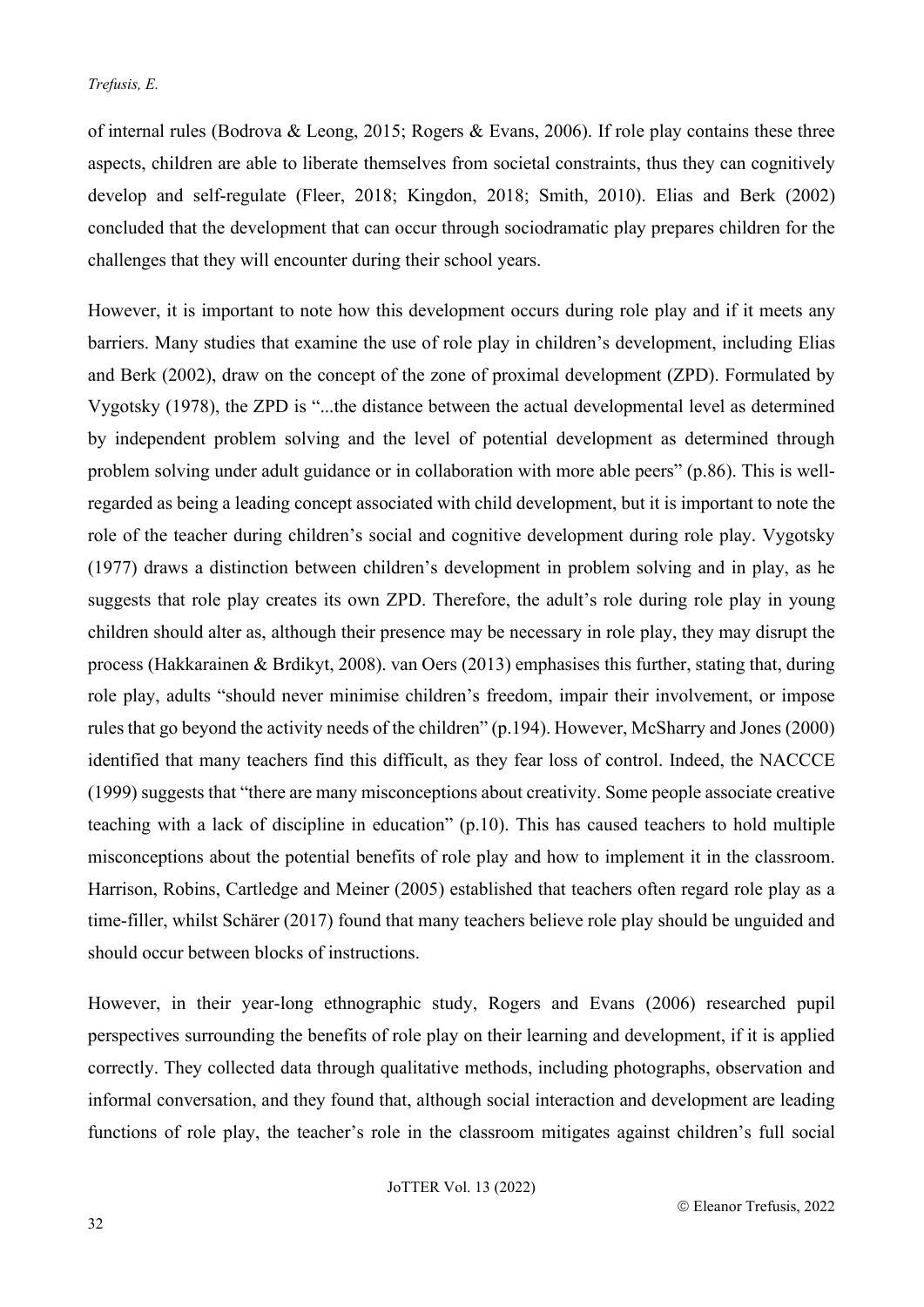development and ability to develop complex narratives. Booth (2013) suggests that "when students participate in drama, they are in charge of building the dramatic experience through their actions and words" (p.78). Therefore, Rogers and Evans' (2006) findings highlight the significance of teachers' self-awareness during role play, so that pupils can cross their ZPD through self-directed role play activities with their peers. According to Vygotsky's cultural-historical theory, this consequently allows children to internalise their interactions so they can control behaviour and transform attention into higher cognitive, cultural and social functions (El'konin, 1999; Fox & Riconscente, 2008; Freyberg, 1973).

#### **The Potential for Role Play to Offer Alternative Perspectives**

Although Vygotsky's cultural-historical theory applies closely to role play in early childhood development, it is important to understand the continual development that can occur from the implementation of role play throughout the school years. Schärer (2017) notes that a learning motive becomes prominent in role play when children reach the end of their sixth year. Furthermore, throughout the school years, the type of play adapts into increasingly structured scenarios with more defined roles. Furness (1976) suggests that role play provides children with "improved communication skills, creativity, increased social awareness, independent thinking, verbalization of opinions, development of values and appreciation of the art of drama" (p.19). Many of these benefits result from the fact that role play requires children to take on different roles, thus allowing them to perceive other people's situations and experiences. The opportunity for pupils to experience different points of view and learn about the world around them in more depth is made increasingly possible as children cognitively develop. Brock (2013) states that "drama and socio-dramatic play offer enormous potential to get children to see things from another's viewpoint" (p.133). Indeed, by placing themselves in someone else's situation, pupils are able to develop their understanding and discuss ethical and moral issues that could be difficult to talk about (Colby, 1987; Paolitto, 1977; Winston, 1999).

In their ethnographic study, Kilgour, Reynaud, Northcote and Shields (2015) implemented four different role play scenarios in teacher education environments, in order for students to understand the reality of others in certain situations. This included role play in a multicultural education class, which was implemented to help student teachers to understand their preconceptions surrounding the experience of being part of a minority group. During the researchers' study, students were randomly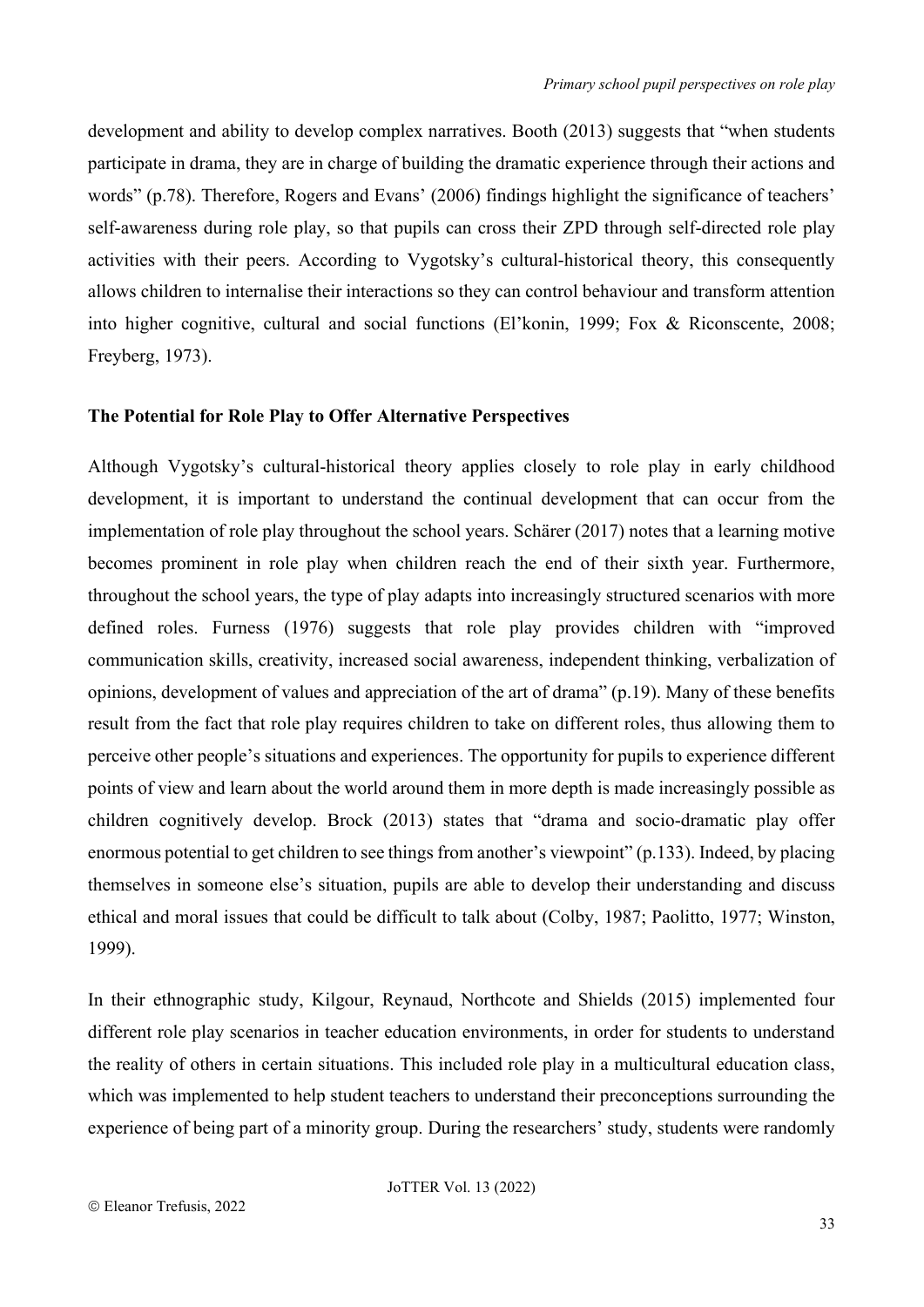allocated roles of workers with varying amounts of money, exposing them to feelings and situations they may not normally encounter during the improvisation activity. Clawson (2006) suggests that role play can "push them [pupils] to focus on significant details they otherwise might ignore" (p.141). This can be perceived in the results of Kilgour et al.'s (2015) study, which were collected through questionnaires following the role play activity. The questionnaires included asking the students about their emotions during the role play, encouraging deeper thinking into the role play experience. Therefore, it is clear that the role play activity allowed the participants to receive a fuller understanding of the experiences of minority groups and analyse the feelings and emotions that could be felt in situations different to their own.

In the 1960s and 70s, Dorothy Heathcote established the Mantle of the Expert (MoE), which resembles whole-class dramas that provide children with in-role activities. Heathcote's MoE allows children to become experts in situations and assume imagined specialist knowledge and skills, thus reversing roles with their teachers (Baldwin, 2004; Brock, 2013). Shor (1992) suggests that, when children take part in role play activities, they are able to consider "deep meanings, personal implications, and social consequences" (p.169). This can be perceived clearly through Terret's (2013) study, in which MoE was applied in a Year 5 class to encourage the children to explore the construct of gender and challenge the binary of male and female. The pupils recreated the male protagonists' experiences of exploring femininity from David Walliam's (2008) children's book, *The Boy in a Dress*, followed by a discussion out of role. Terret (2013) notes that "the dramatic framing of this fictional enquiry helps the children to distance and perhaps become more conscious of their own learnt beliefs and behaviours surrounding gender identity" (p.194). The concept of gender binaries could be perceived as difficult to discuss in the primary school classroom. However, this was made possible as the children were able to explore the experiences of the protagonist through role play in a safe and active way.

Valdes (2019) discusses the importance of humanising the classroom and deduces that role play provides "a very close approximation of the real-life experiences of difficult emotions and conflict while, at the same time, providing a safe distance from the actual experiences themselves" (p.12). This is important to note, as the classroom must remain a safe and trusting environment for children to be able to explore and discuss other people's situations and perspectives through role play. Heathcote and Herbert (1985) suggest that MoE can help children to communicate, whilst also developing and learning socially, personally and theoretically. Furthermore, O'Neill (2014) states that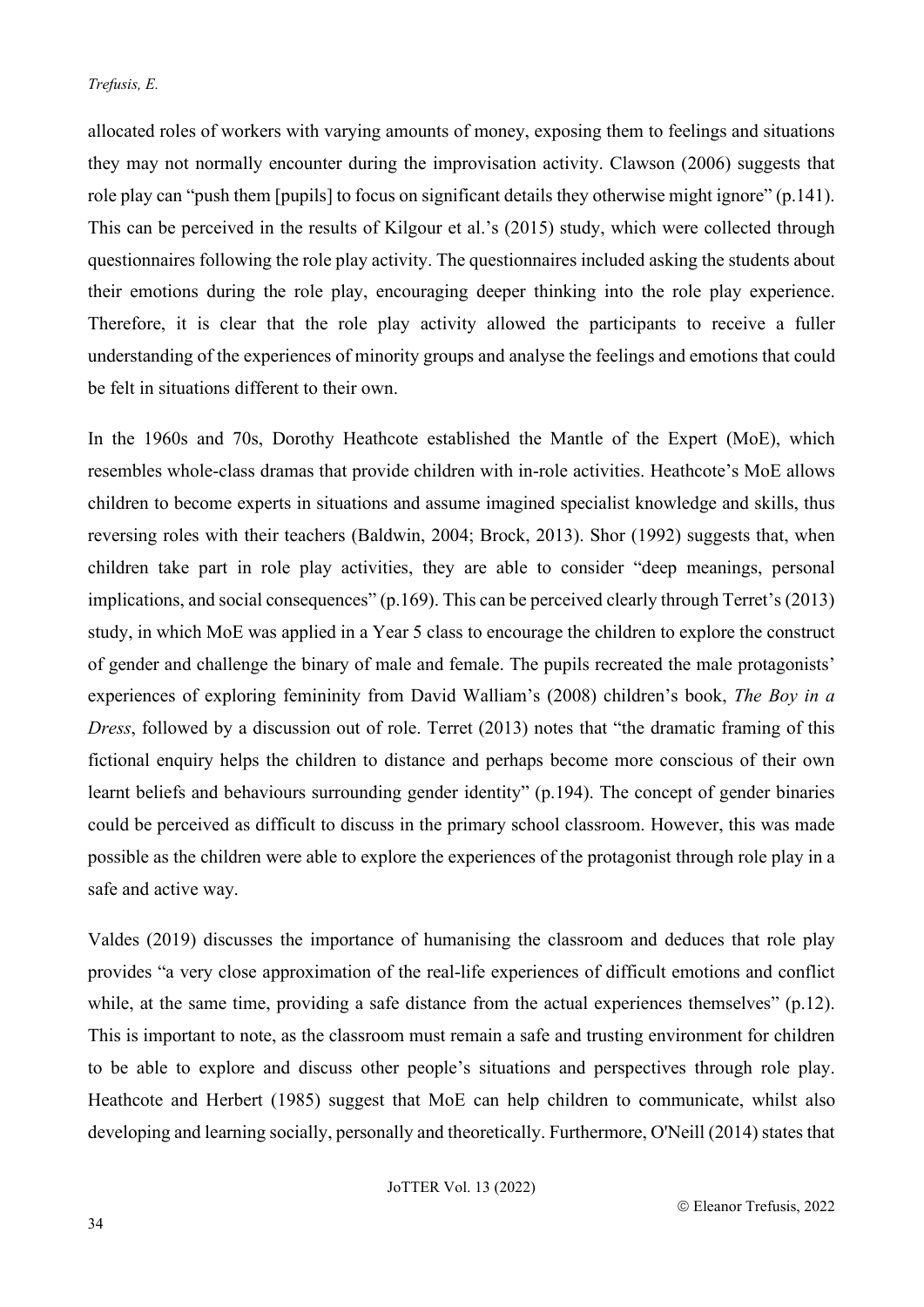MoE provides children with "authentically holistic teaching" (p.4). Therefore, it is evident that role play provides a deeper understanding of the world through allowing children to assume imagined situations that they may not normally have the opportunity to experience.

#### **Role Play as an Aid for Every Child's Learning and Understanding**

Whilst examining the benefits of role play on children's learning, it is vital to take every child's individual needs into account. An analysis and summary from data sources carried out by the Department for Education (DfE, 2020) found that there were around 1.32 million children with a Special Educational Need (SEN) in the UK in 2019. The term SEN includes, but is not limited to, children who have speech and language communications need, a learning difficulty, or autism spectrum disorder. Furthermore, the DfE (2021) reveal that there are over 1 million pupils in UK primary schools who speak English as an additional language, which can also have an impact on children's learning. Consequently, teachers must be conscious of their provision for each individual child at every stage of role play, ensuring that their classroom remains inclusive and that they are aware of the benefits of role play for EAL and SEN children (Magos & Politi, 2008; Tompkins 1998). Additionally, teachers must take time to individualise the curriculum so that every child's learning and development is scaffolded, and role play can help make learning more accessible to some children (Vakil, Freeman & Swim, 2003).

This is supported by Grant and Mistry's (2010) study, which focused on how role play activities can enhance the learning of EAL children in a Year 4 class at an urban, multicultural school. They suggest that, without a cultural understanding of pupils' backgrounds, teachers cannot differentiate learning for pupils' individual needs to be fully met. Therefore, prior to carrying out their research, they noted that the children's current levels of English language understanding "ranged from fluent to monosyllabic" (Grant & Mistry, 2010, p.156). The researchers measured the pupils' development through role play and found that role play was a beneficial tool in EAL children's learning. In his study, Seif (2017) also measured pupils' understanding before and after role play, and he found that pupils' English grammar understanding improved significantly due to the implementation of role play activities.

Nonetheless, teachers can consistently hold low expectations for EAL children, offering pupils unchallenging material due to their lack of understanding of the English language (Cooke, 1998; Ludhra & Jones, 2008). This prevents EAL pupils from developing their knowledge, thus it is vital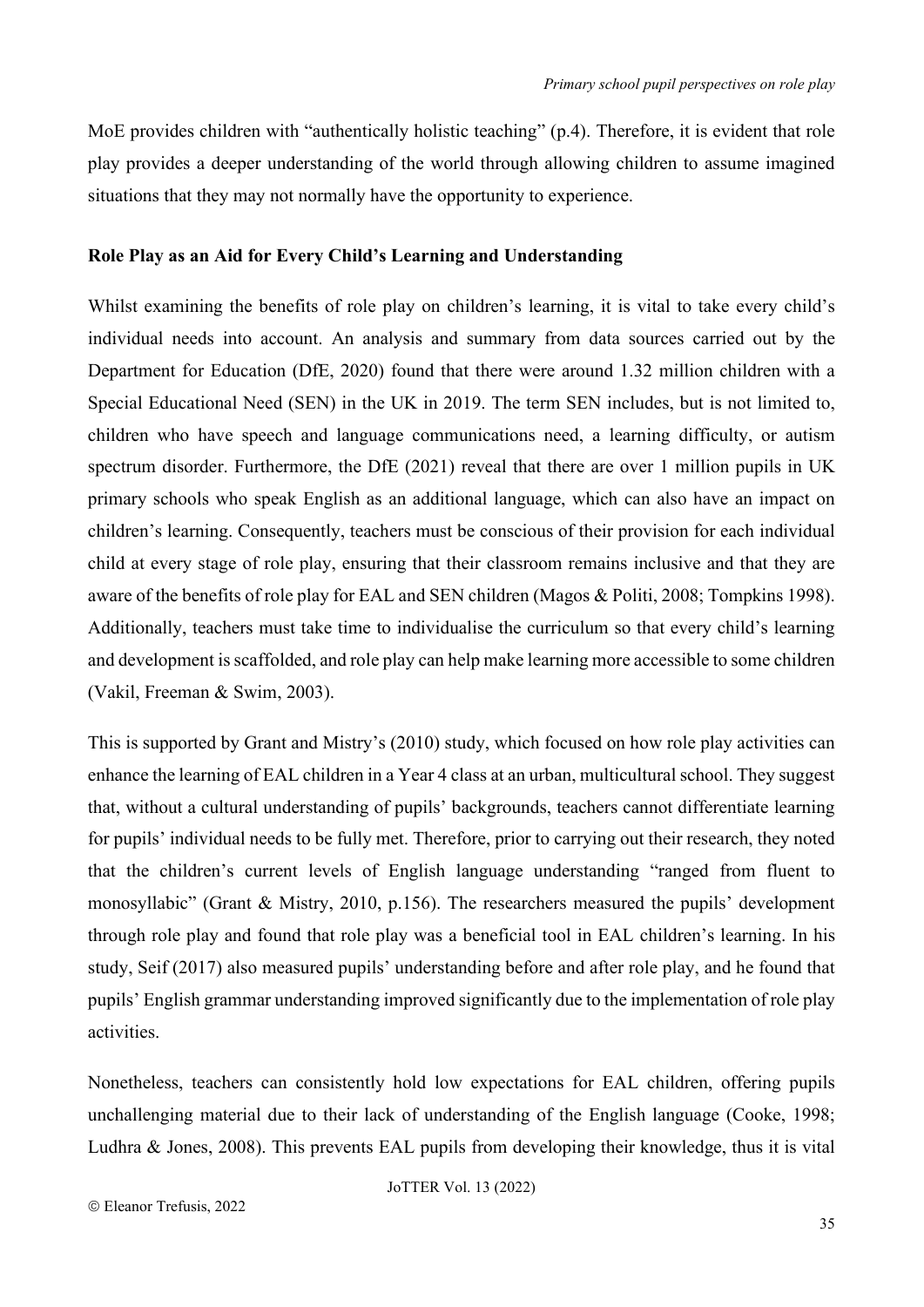to understand how role play can benefit pupils' language learning, as well as their social and cognitive skills. Andresen (2005) suggests that the ZPD can be crossed during role play, as it provides the opportunity for children's talk to alter "relations between language and its situational context" (p.378). Indeed, through role play, the meaning of objects, actions and people are altered and transformed by using language to generate altered meanings (Andresen, 2005; Fleer, 2018). Bruner (1983) states that "play under the control of the player gives to the child his first and most crucial opportunity to have the courage to think, to talk, and perhaps even to be himself" (p.69). Role play provides EAL children with this opportunity to explore and dramatize different situations alongside their peers, thus encouraging pupils to work collaboratively and cross their ZPD.

It is also important to consider how role play can benefit pupils who have additional needs and may find creative and collaborative learning activities more difficult. Winter (in Taylor & Winter, 2020) states that the introduction of the MoE in her Year 1 and 2 mixed-age classroom engaged every child in her class, and that it significantly assisted the learning development of a child with autism. She states that, "for the first time, he has talked about his learning, asking to undertake activities directly linked to themes being explored within the Mantle context with other members of his family." (Taylor & Winter, 2020, p.80). Indeed, role play can increase student engagement alongside other methods of active learning (Clawson, 2006). This can be seen further in Vitalaki, Kourkoutas and Hart's (2018) three-year study across two primary schools in Crete, with the focus of building inclusion between pupils with and without SEN through role play, narrative speech and creative writing. They studied 7–9-year-olds and found that pupils with and without additional needs collaborated in their learning, and that every pupil remained engaged. The use of role play allowed pupils to develop empathy, collaboration and self-awareness, thus highlighting how role play can be viewed as being a fundamental aid for children's learning. Furthermore, Dorathy & Mahalakshmi (2011) studied the use of role play on language learning and found that it helps shy learners to mask themselves behind a role, whilst working collaboratively. Therefore, they found that learners are able to express themselves in an increasingly liberated way through role play. Consequently, it appears that role play is successful in aiding learning when the teacher applies it with every participant's individual needs in mind, thus allowing them to develop their knowledge further.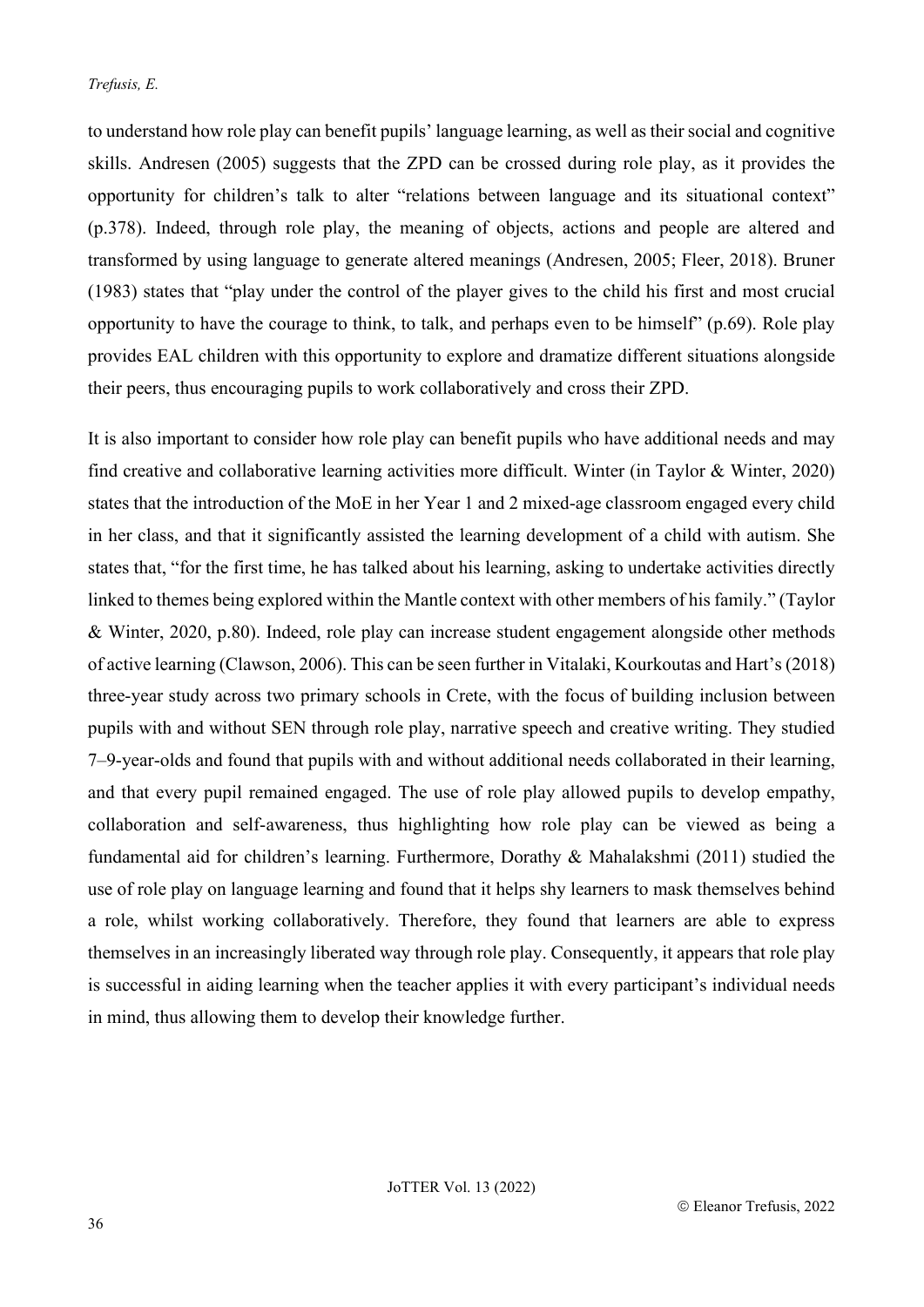## **Methodology**

#### **Research Design**

#### *Mixed-method approach*

Denscombe (2010) acknowledges that "the idea of a case study is that a spotlight is focused on individual instances rather than a wide spectrum." (p.53). The aim of my research is to examine the benefits of role play on individual children's learning and understanding from pupil perspectives. A case study approach will provide me with a holistic perspective, allowing me to analyse the data in more detail and comprehend whether role play truly aids children's learning (Noor, 2008). Furthermore, in order to receive a comprehensive, in-depth understanding of pupil perspectives about role play, I have chosen to adopt a mixed-method research approach, combining qualitative and quantitative data. Johnson and Onwuegbuzie (2004) suggest that a mixed-method approach is the "third research paradigm" (p.14), due to how it draws from the strengths of both qualitative and quantitative research, whilst minimising the weaknesses of single research approaches. Indeed, mixed-method approaches help to eliminate any intrinsic bias that can be associated with single method approaches (Denscombe, 2010; Denzin, 1989a; Creswell, 2014). Cohen, Manion and Morrison (2000) indicate that no method of research can be "100 per cent accurate" (p.133). However, a mixed-method approach will provide me with a deeper understanding of the benefits of role play from the perspectives of children.

When choosing which research methods would provide the best results, it is integral to take into account the way in which certain methods can undermine pupil perspectives through a teacher or researcher focus. In their study on pupil perspectives of role play, Rogers and Evans (2006) observed that "adults such as parents and teachers cannot give valid accounts of children's social worlds" (p.44). This is certainly correct, but multiple studies have chosen research methods that attempt to show the effects of role play on children's learning, without taking pupil perspectives into account. Although role play is a visual medium that can be watched and observed, the method of observation provides results from an adult perspective, rather than from the pupils themselves. A plethora of studies that focus on adult perspectives surrounding the impact of role play on children's learning have placed observation as a core research method (Elias & Berk, 2002; Grant & Mistry, 2010; Vitalaki et al., 2018). However, this has prevented them from fully comprehending how role play can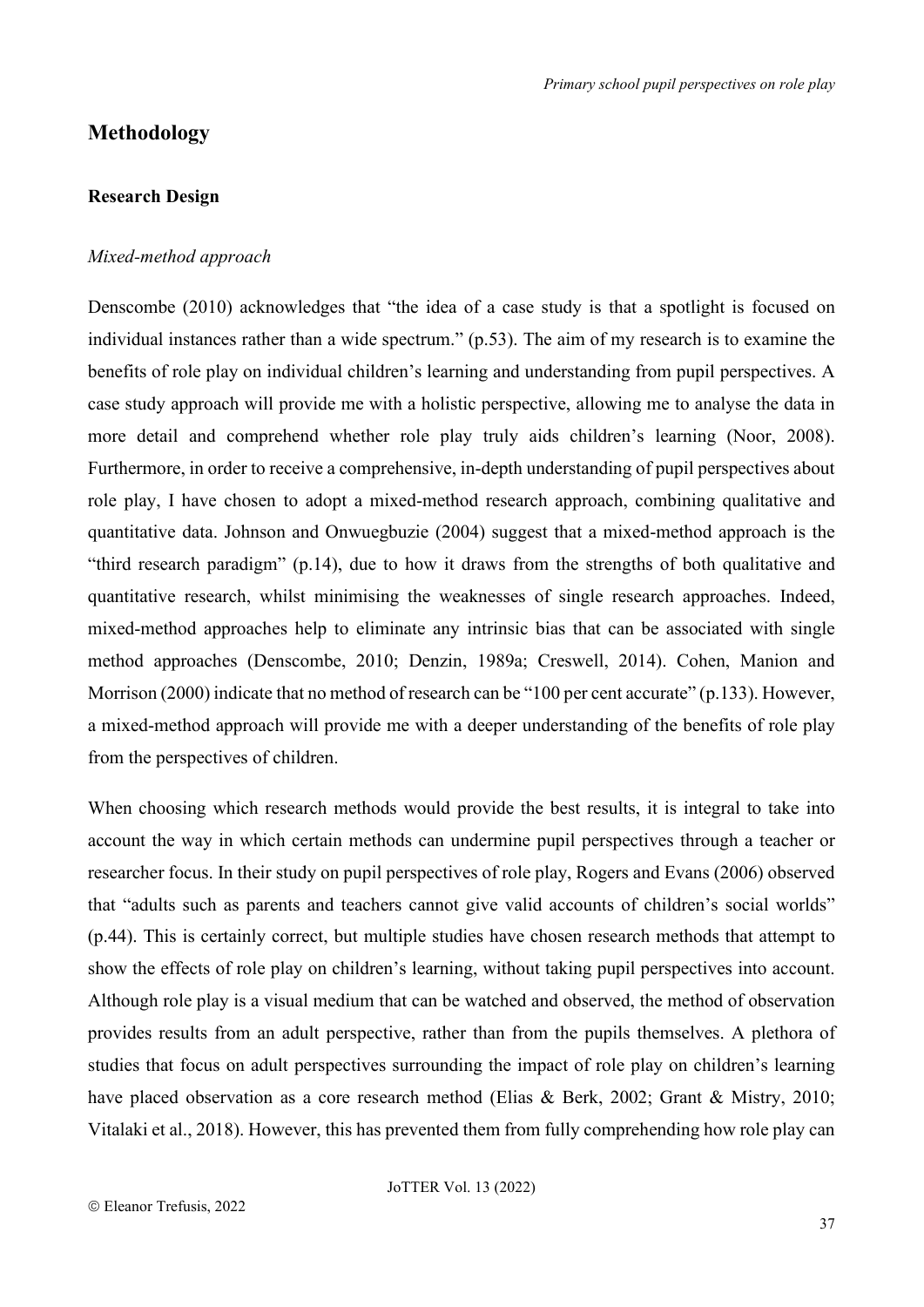aid children's learning. Furthermore, observation is a subjective method, thus it can be unreliable when gathering information (Kumar, 2014). Therefore, I have considered various research methods and their reliability for showing pupil perspectives, and I have found that questionnaires and semistructured interviews are the most appropriate methods for my case study.

## *Questionnaires*

Munn and Drever (1990) emphasise that questionnaires provide every respondent with the same question, so it is impossible for them to be influenced by the researcher, their teachers or their peers. Therefore, I will implement a Likert scale questionnaire, which will allow pupils to individually consider the degree to which they agree or disagree with certain statements (Bryman, 2012; Neuman, 2014). Bell (2007) points out that questionnaires should use "unambiguous, straightforward language" (p.463), particularly when targeted at younger children, as they can take questions literally. I have chosen a Likert scale questionnaire, rather than structured or unstructured questionnaires that require written answers, as it is straightforward and simple, which will help to prompt the children to consider what they think about the use of role play in their lessons (Malhotra, 2006). Borgers, de Leeuw and Hox (2000) point out that researchers should be careful with their wording, as ambiguity in the questions can significantly impact the quality of the responses. Therefore, I have ensured that my questionnaires use simple language and well-considered statements, so that the participants are able to respond accurately.

In their 2010 research project, Grant and Mistry found that the children in their study were completely unfamiliar with the use of role play in their lessons, as the school implemented sport, rather than the creative arts, as an initiative to improve their results. It is integral to take into account whether the pupils included in my study have previous experience of role play, as this will have a direct impact on every aspect of the study. Consequently, I have decided to apply two different questionaries during my study – one that will be carried out one week before the role play activity and one immediately after. Before handing out the pre-activity questionnaire, I will ensure that the pupils are aware of how role play can be used in the classroom, so they can reflect on their own experiences of role play activities. The pre-activity questionnaire will inform my planning for the level of difficulty and type of role play that will be implemented during the study, such as the Mantle of the Expert or improvisation. Following the role play activity, I will hand out a second questionnaire, which will provide me with an all-round understanding of pupil perspectives on role play.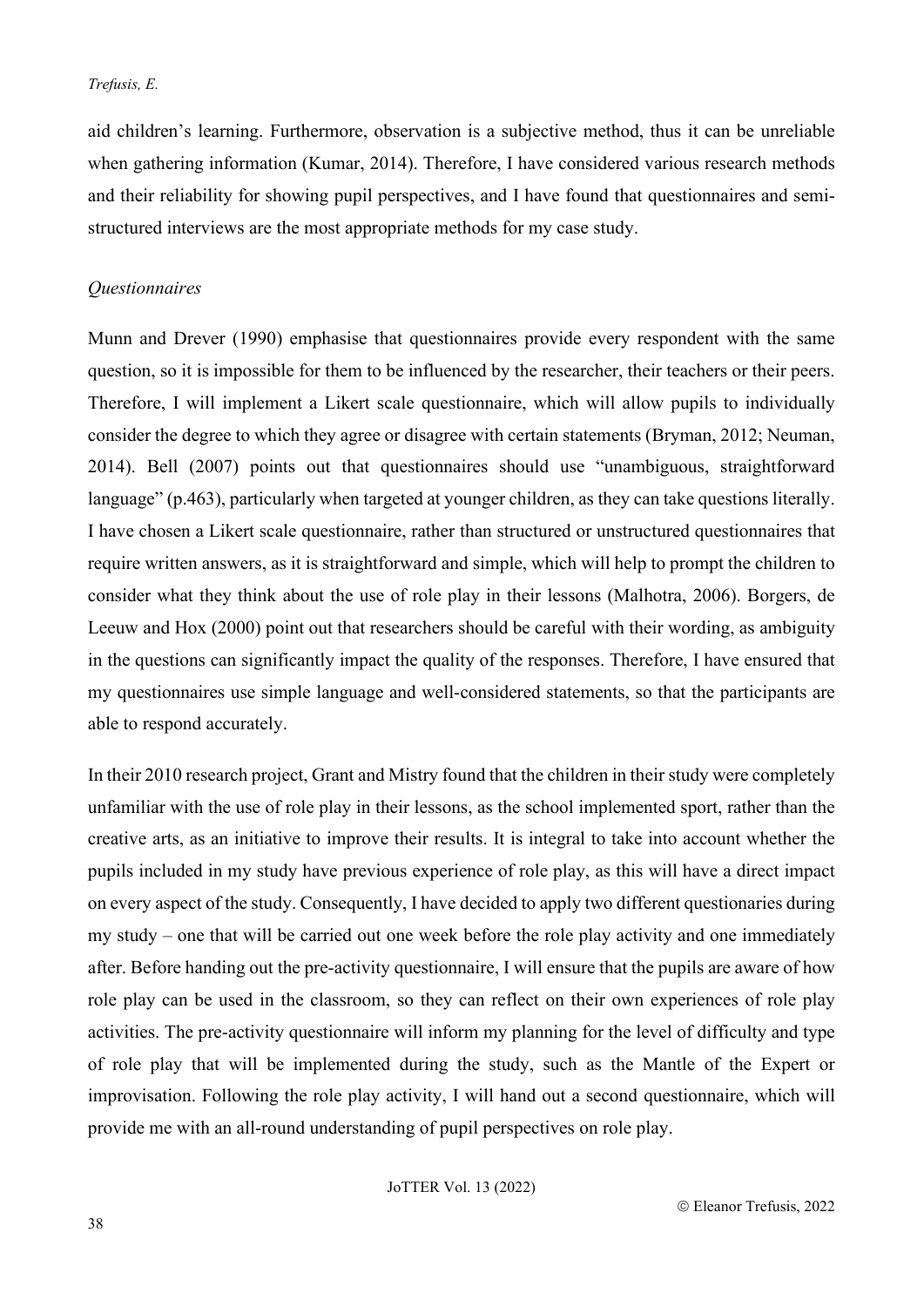#### *Semi-structured interviews*

Alongside the questionnaires, I will carry out individual semi-structured interviews, which will provide me with a deeper understanding of pupil perspectives on the use of role play in their lessons. Scott (2000) draws attention to the fact that there is an apparent reluctance to include children's responses in research, due to their vulnerability to be influenced by others' opinions. I have taken this into account, as it is vital that the pupils' distinctive perspectives are not altered, thus I have chosen to carry out individual, rather than group, interviews. Crabtree, Yanoshik, Miller and O'Connor (2013) suggest that the aim of individual interviews is to explore a topic extensively and receive a detailed description of the participant's perspectives, as well clarifying intentions and meanings. My case study is focused around understanding the benefits of role play on every pupil as an individual, thus individual interviews will allow me to focus on each pupils' personal perspectives.

According to Noor (2008), semi-structured interviews offer "sufficient flexibility to approach different respondents differently while still covering the same areas of data collection" (p.1604). Semi-structured interviews will allow me to explore the reasoning, thoughts and feelings that my participants have surrounding the use of role play to a greater level (Denscombe, 2010). I have chosen to carry out interviews with six pupils, as this will provide me with enough information to evaluate, whilst allowing me time to transcribe and analyse the themes to an intensive level. Grant and Mistry (2010) selected a sample of six children in the qualitative part of their study, thus they were able to extensively observe and focus on these specific pupils during their study and receive extensive information for their research. Furthermore, Kuzel (1992) advocates that six to eight interviews are sufficient, whilst Guest, Bunce and Johnson's (2006) study suggests that a sample of six interviews is adequate to discover and interpret key themes and interpretations. Therefore, my decision to carry out six individual, semi-structured interviews will provide me with substantial information so that I can analyse pupil perspectives on role play to a deeper level.

#### **Participants**

In order to understand pupil perspectives on the use of role play in their lessons, my research study will include two sample ages. Multiple studies have examined the impact of role play on children in the foundation stages (Linklater, 2006; Rogers & Evans, 2006; 2007; Saltz & Johnson, 1974), due to Vygotsky's (1967) cultural historical theory surrounding the educational impact of play during the pre-school years. However, van Ments (1983) suggests that role play is underused in Key Stage 2,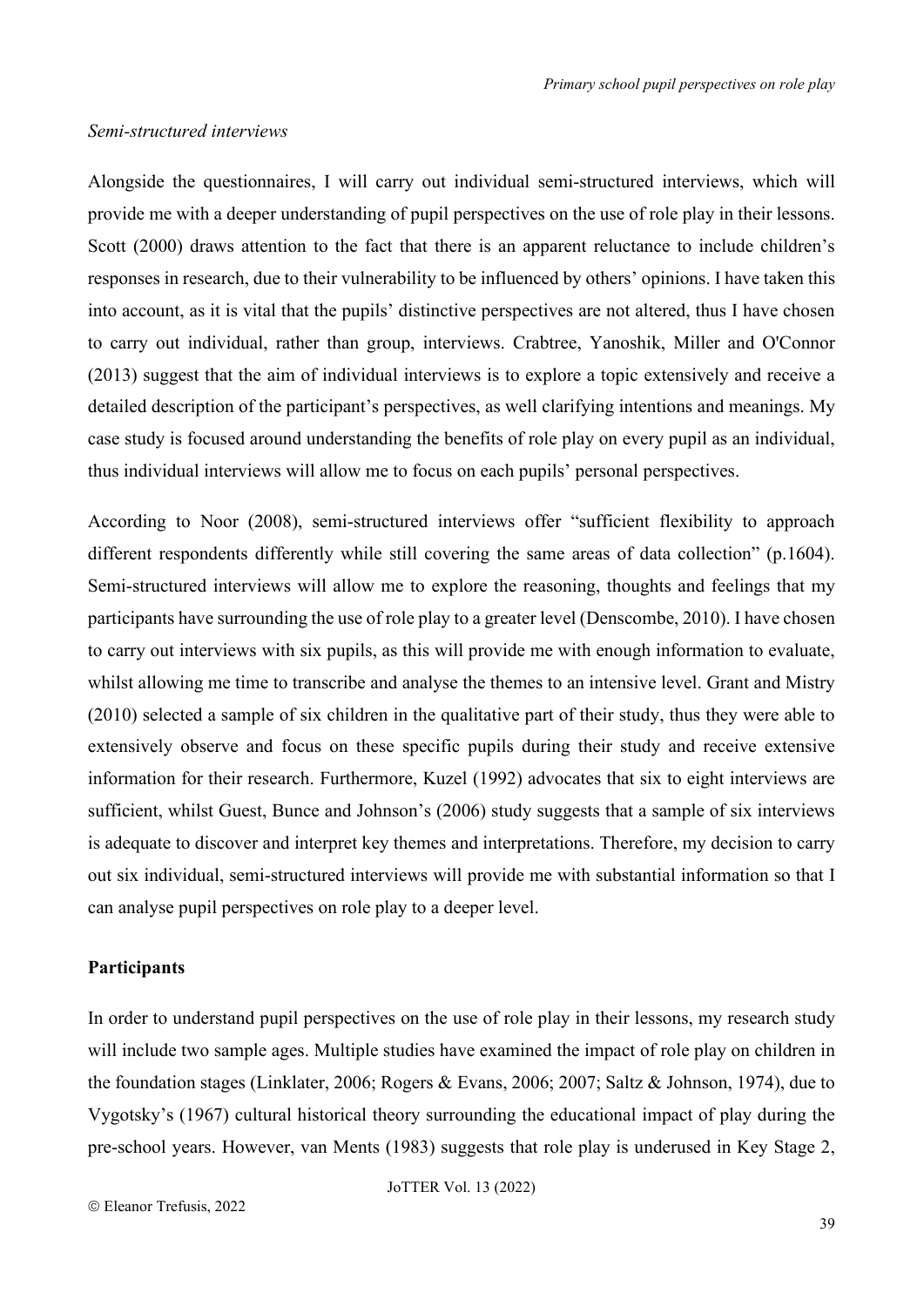even though it's a useful and versatile tool that can have a significant impact on assisting with children's learning. Indeed, I have examined multiple studies that show the development of older children and adults due to role play (Grant & Mistry, 2010; Kilgour et al., 2015; Terret, 2013; Vitalaki et al., 2018). As a result, my study will examine whether role play aids the learning of children in Year 2 (ages 6-7) and Year 6 (ages 10-11). Through including pupil perspectives from Key Stages 1 and 2, I will be able to analyse what children think of the use of role play across the school years and receive a wider range of results surrounding the benefits of role play.

As my case study is focused on understanding what every child thinks of the use of role play, I will ensure that I am inclusive throughout my research. Kilgour et al. (2015) carried out a questionnaire with every participant in their role play activity, thus allowing them to analyse the effects of role play on participants who may have different needs or opinions. My questionnaires will be completed by every child in the Years 2 and 6 classes whose parent or guardian has given consent, which will provide me with a good understanding of the perspectives of every pupil.

To provide me with a more detailed understanding of pupil perspectives alongside the questionnaires, my semi-structured interviews will be carried out with male and female pupils, whilst ensuring that this sample includes EAL and SEN pupils. I have chosen to include a representative sample of pupils in an inclusive classroom, as every learner in the classroom should "have opportunities to participate in a full range of classroom activities" (Pollard et al., 2019, p.490). The benefits of role play on every child's development can be seen in research such as Vitalaki et al.'s (2018) study that revealed the positive impact of role play on inclusivity and collaboration in the classroom, as well as Grant and Mistry's (2010) study, which shows the benefits of role play on EAL pupils' language learning. Therefore, my interview will include three pupils from Year 2 and three pupils from Year 6, which will include at least one child with SEN and one child who speaks EAL. Without an insight from children with SEN and EAL, the study would fail to fully represent pupil perspectives in an inclusive class, thus this purposeful sample must be selected. As a result, these interviews will allow me to understand what pupils with different current levels of attainment and understanding think of the use of role play and its benefits on their learning.

#### **Statistical Analysis**

When I have collected the quantitative and qualitative data from the questionnaires and interviews, I will systematically analyse the data to identify key themes and trends. In their 2006 ethnographic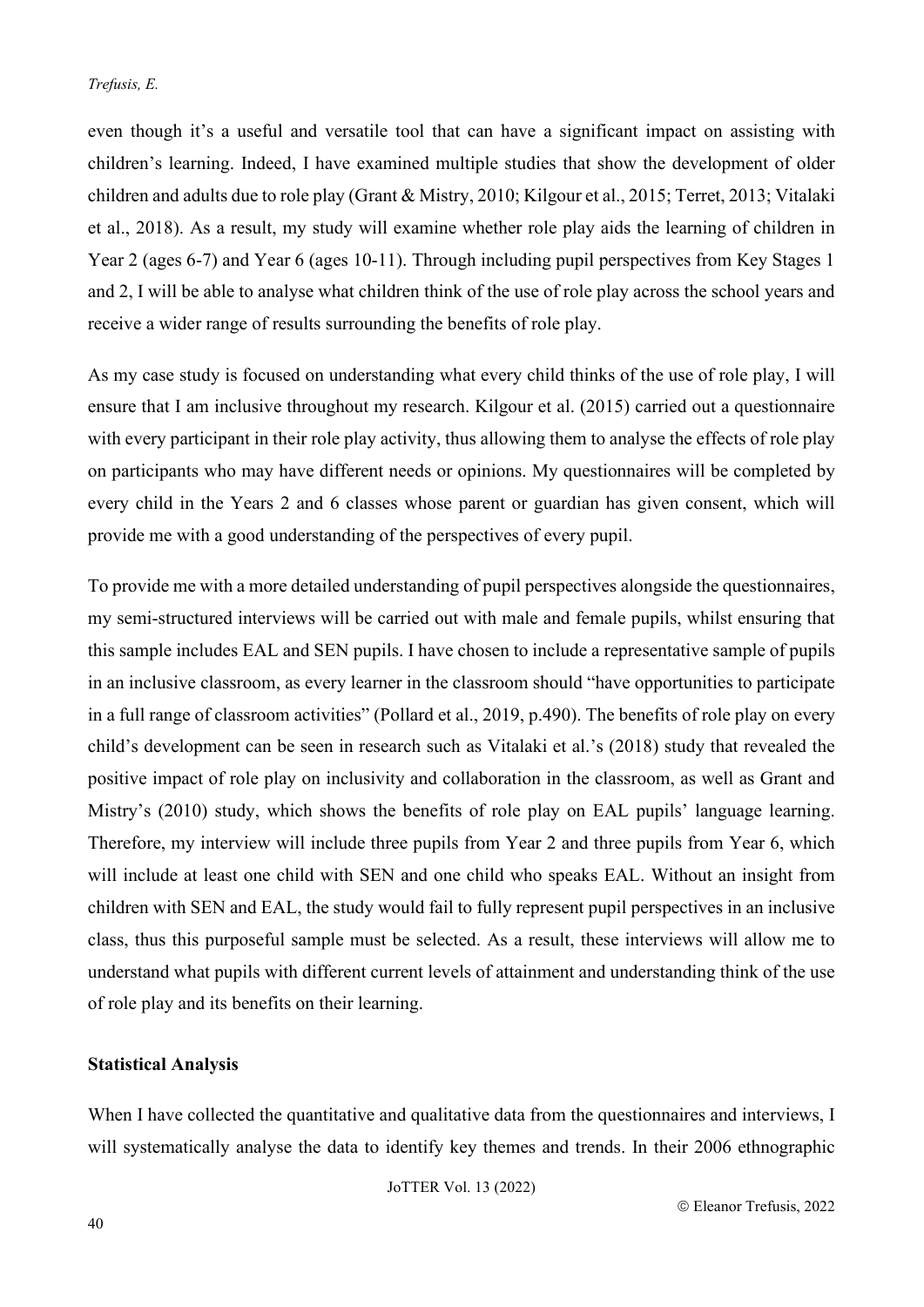study, Rogers and Evans applied qualitative data methods and all themes that were found were checked against the data by two researchers to ensure they were reliable, as they did not collect any quantitative data. I am carrying out my research independently, but Nemoto and Beglar (2014) state that the data from Likert scale questionnaires "can be profitably compared, contrasted, and combined with qualitative data-gathering techniques" (p.2). Therefore, my use of quantitative and qualitative research methods will allow me to compare my findings to ensure they are accurate across the study.

I will analyse my findings from the two questionnaires and display the data in bar charts, which I will create on Microsoft Excel. The Likert scale questionnaire will allow me to receive data that fits into categories, and bar charts help to display categorical data clearly so that it can be interpreted (Swires-Hennessy, 2014). Many of the studies that have examined the use of role play in lessons have analysed questionnaires and interviews through written discussion, rather than through displaying results in charts or graphs (e.g. Grant & Mistry, 2010; Rogers & Evans, 2006; Vitalaki et al., 2018). Although this presents an analysis of their results, it continues to include a degree of subjectivity. I have chosen to display the data with bar charts, rather than pie charts, as they allow the quantities to be displayed by length, which is perceived as being more accurate than pie charts (Streit & Gehlenborg, 2014). A range of bar charts in response to the statements on the questionnaires will also allow me to display data from both year groups adjacently, thus allowing for a clear understanding of pupil perspectives in both age groups.

The six interviews will be audio-recorded, transcribed and analysed. I will identify key themes and subthemes through coding, which will allow me to organise the data into categories. Rubin and Rubin (2005) state that "analysis entails classifying, comparing, weighing, and combining material from the interviews to extract the meaning and implications" (p.201). Consequently, I will follow Braun and Clarke's (2006) checklist of criteria for thematic analysis, which will provide me with a framework to analyse my data. When I have identified key themes, I will create a thematic map, which will display the themes that respond to my research questions.

I acknowledge that my thematic analysis may include an aspect of subjectivity, as I will be interpreting the data from my adult perspective. Following their study, Elias and Berk (2002) coded the results from their observations of role play to understand the patterns in pupils' behaviours. They noted that they were unable to code every aspect of the children's behaviour during short intervals, thus acknowledging that coding is being completed from an adult's perspective. St. Pierre and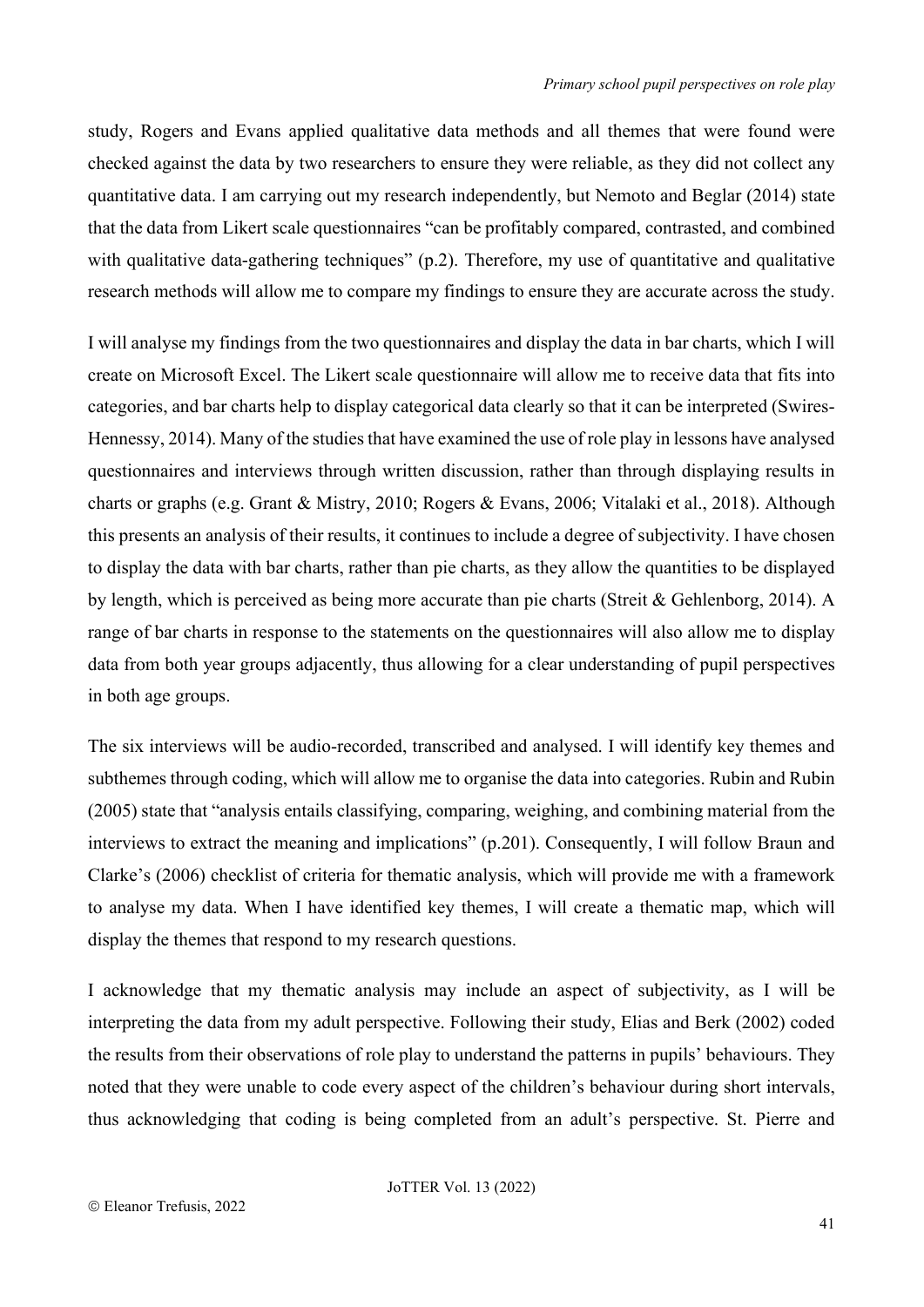Jackson (2014) identify that, when looking for key themes in qualitative research methods, a researcher will attempt to identify patterns and categories, even if they are non-existent, in order to reach a conclusion. Therefore, it is important to note that my coding of interviews will not merely reveal pupil perspectives, but that my significant decisions during research analysis will help to present aspects of their true perspectives on whether role play is beneficial for their learning (Braun & Clarke, 2006).

## **Ethical Considerations**

Ethical considerations will be central to my research. Stutchbury and Fox (2009) suggest that "researchers need to be mindful of rules, laws and codes of conduct which determine how to behave whilst they are conducting their research" (p.489). Therefore, prior to commencing my case study, I will ensure that I have considered every ethical aspect of the research by completing an ethics checklist and understanding the ethical requirements of the British Educational Research Association (BERA) (2018). Subsequently, I will approach the headteacher of the school to be granted permission to commence the study, followed by the class teachers of both classes. I will receive the school's approval before approaching the pupils' guardians, so that I have permission to carry out the case study in regard to the school's safeguarding policy and ethical approval.

Following this, I will send a consent form to the pupils' parents and guardians, explaining exactly what is involved in the research and allowing them to opt-out if they do not want their child to participate in the study. I will follow the school's GDPR guidelines and will provide guardians with two weeks to respond, which will include frequent reminders. Flewitt (2005) draws attention to the fact that there could be ethical concerns when participants are approached via a gatekeeper, such as the class teacher or headteacher. She suggests that their decision could be influenced due to concerns about it impacting their relationship with the school and the teachers. Therefore, I will ensure that the children's guardians are provided with multiple opportunities to opt-out of the study in a safe and trusting environment.

Denzin (1989b) suggests that "our primary obligation is always to the people we study, not to our project or to a larger discipline" (p.83). Role play can seem intimidating to some children, depending on their levels of confidence and social interaction (Valdes, 2019). Therefore, like Grant and Mistry (2010), I will ensure that I am aware of the pupils' previous experiences with role play, and that I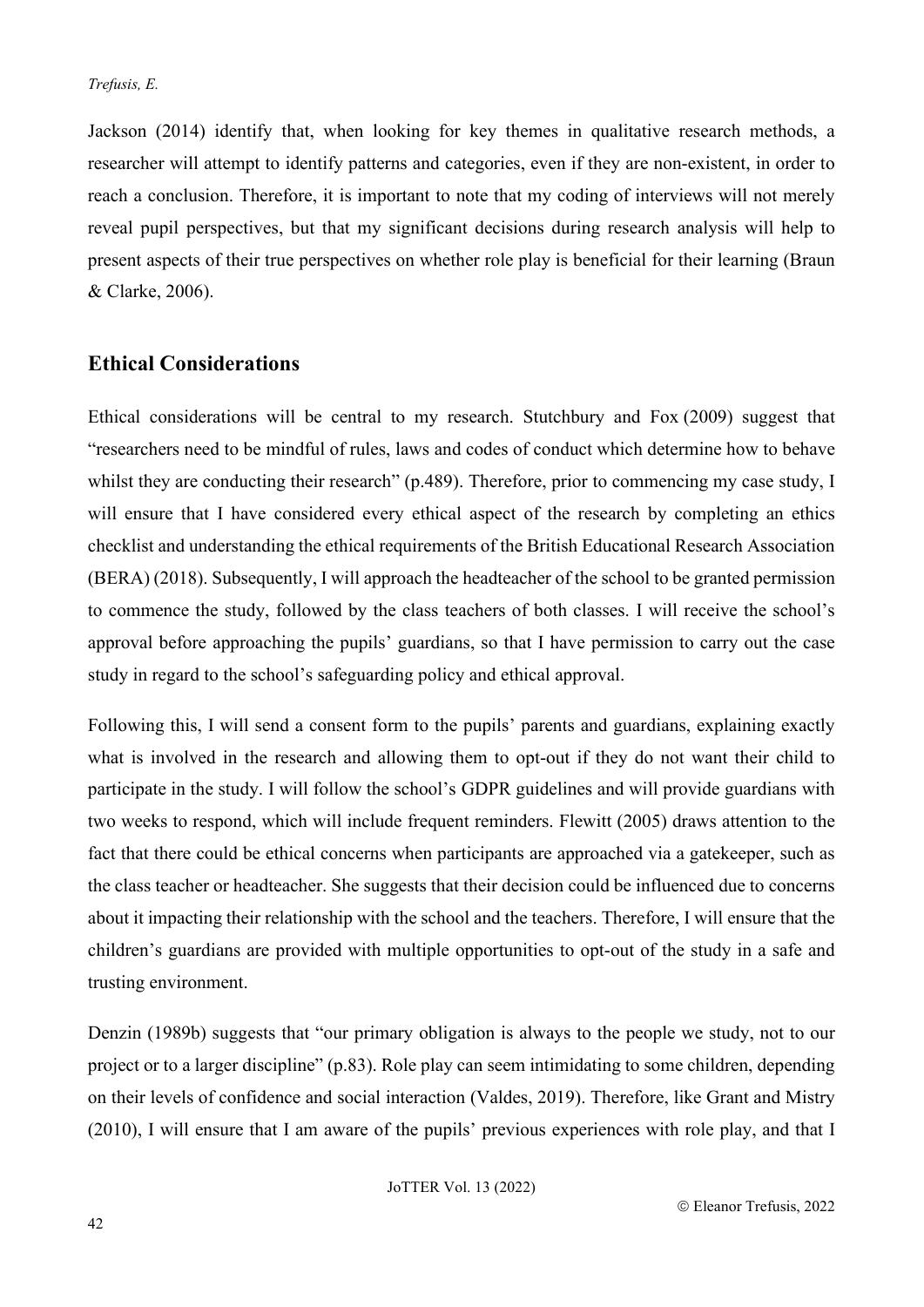create a safe and trusting environment for every child. BERA (2018) indicate that "researchers should do everything they can to ensure that all potential participants understand, as well as they can, what is involved in a study" (p.9). I will explain that the study is voluntary to the children in both classes, as well as providing them with information about what will be involved in the role play activity, questionnaires and interviews.

Participants in research studies have the rights to confidentiality and anonymity (BERA, 2018). Therefore, I will not mention the real names of pupils, teachers or the school, and I will replace any names with pseudonyms. Audio recordings of the interviews will be labelled with numbers to signify each child for transcription purposes and will subsequently be immediately destroyed.

## **Implications for my Future Practice**

Ultimately, it is evident that, although multiple studies have revealed the significant benefits of role play, pupil perspectives must be acknowledged to fully understand if role play aids children's learning throughout primary school. At the beginning of my research, my interest in role play stemmed from my background in drama and the creative arts, alongside a hope to understand what pupils really think about the use of role play in their lessons. As my research has progressed, it has become increasingly clear that role play holds the potential to develop children's cognitive, social and linguistic attainment throughout the primary school years, if it is applied appropriately. My research has shown me that, although these benefits have been proven, it is integral to place children at the centre of their learning and understanding. Therefore, for my future practice, I will take these benefits into account, whilst ensuring that I consider pupil perspectives surrounding what they think of the use of role play in their lessons and its benefits for their learning.

Through analysing different studies surrounding inclusion during role play, I conclude that it is vital for me to consider how the type of role play I choose will benefit each individual child. My research has inspired me to consider creative ways that I can apply role play to help every child to develop, have fun and express themselves in my future practice. Grant and Mistry's (2010) study particularly stood out to me, as they implemented role play in a school where the pupils had never previously experienced any form of this creative medium. Their findings that role play significantly impacted EAL children's language learning was inspiring, and I hope to apply role play so that it can help every child to cross their ZPD.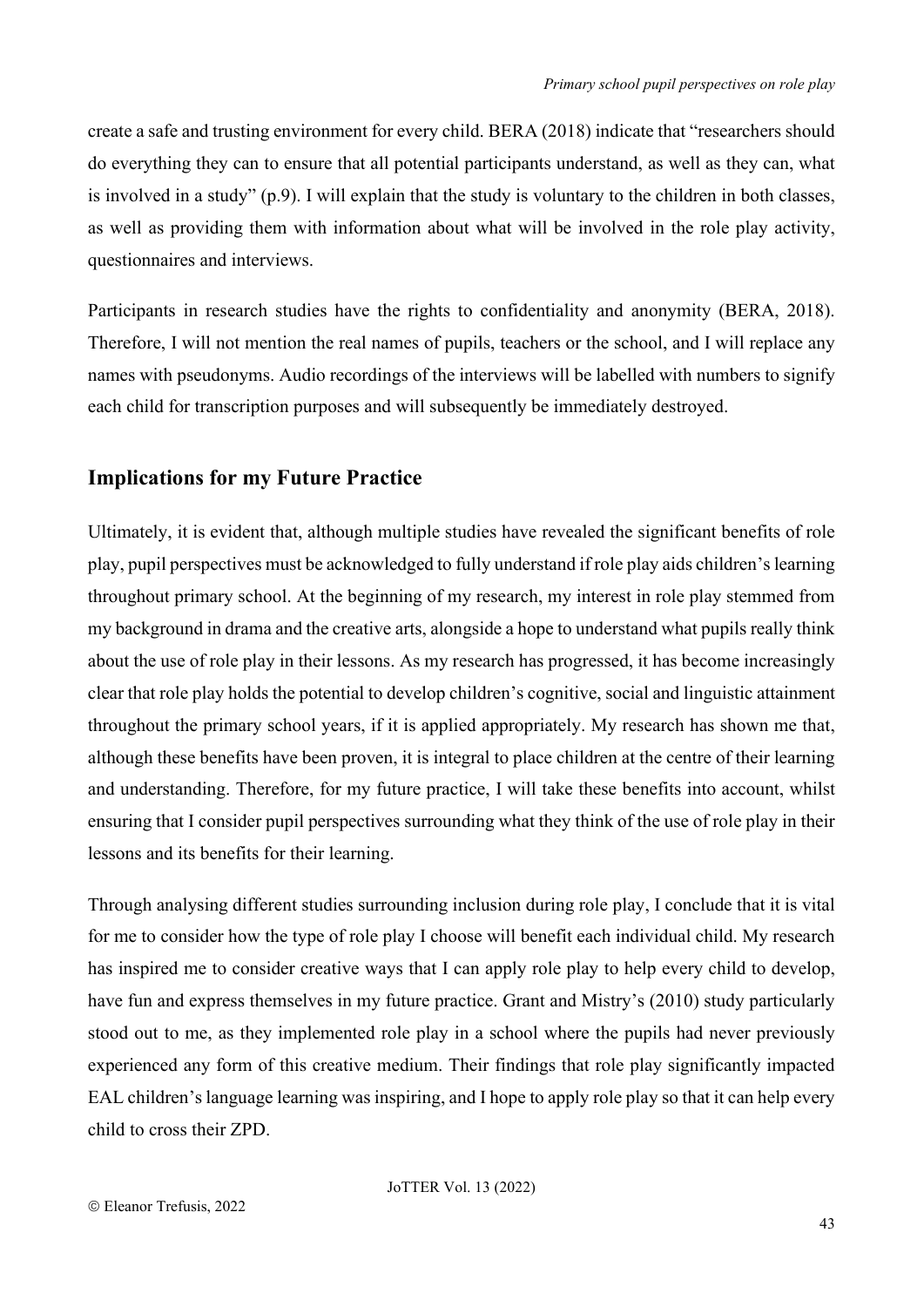According to Vygotsky (1967), role play creates its own ZPD that can be crossed through taking on roles and dramatic exploration of different situations. As a teacher, I am aware that my role is to help children to cross their ZPD, but I will ensure that I do not prevent children from being able to cognitively and socially develop and self-regulate during role play activities when they are working alongside their peers. Furthermore, my research has revealed the potential for role play to help children to delve more deeply into the experiences of others so that they can understand their situations. I will facilitate and introduce the task, whilst taking into account that pupils should be immersed into their roles so they can experience alternative perspectives throughout the curriculum. Reflecting on Terret's study (2013), I will include time for children to reflect on their role play experiences through discussions with the rest of the class, so that they can consider its impact on their learning. Additionally, I will ensure that I create a positive, safe and trusting environment, where pupils feel they can take on a role and encounter other people's life experiences without judgement.

## **References**

- Andresen, H. (2005). Role Play and Language Development in the Preschool Years. *Culture & Psychology*, 11(4), 387–414. doi: [10.1177/1354067x05058577.](https://doi.org/10.1177/1354067x05058577)
- Baldwin, P. (2004). *With Drama in Mind: Real Learning in Imagined Worlds*. London: Continuum International Publishing Group.
- Bell, A. (2007). Designing and testing questionnaires for children. *Journal of Research in Nursing*, *12*(5), 461–469. doi: [10.1177/1744987107079616.](https://doi.org/10.1177/1744987107079616)
- Bennett, N., Wood, L., & Rogers, S. (1997). *Teaching through play*. Buckingham: Open University Press.
- British Educational Research Association (BERA). (2018*). Ethical Guidelines for Educational Research*. Retrieved from [https://www.bera.ac.uk/wp-content/uploads/2018/06/BERA-](https://www.bera.ac.uk/wp-content/uploads/2018/06/BERA-Ethical-Guidelines-for-Educational-Research_4thEdn_2018.pdf)[Ethical-Guidelines-for-Educational-Research\\_4thEdn\\_2018.pdf.](https://www.bera.ac.uk/wp-content/uploads/2018/06/BERA-Ethical-Guidelines-for-Educational-Research_4thEdn_2018.pdf)
- Bodrova, E. & Leong, D. J. (2015). Vygotskian and Post-Vygotskian Views on Children's Play. *American Journal of Play,* 7(3), 371-388. Retrieved from [https://files.eric.ed.gov/fulltext/EJ1070266.pdf.](https://files.eric.ed.gov/fulltext/EJ1070266.pdf)
- Booth, D. (2013). *I've Got Something to Say!: How Students Voices Inform our Teaching*. Ontario: Pembroke Publishers.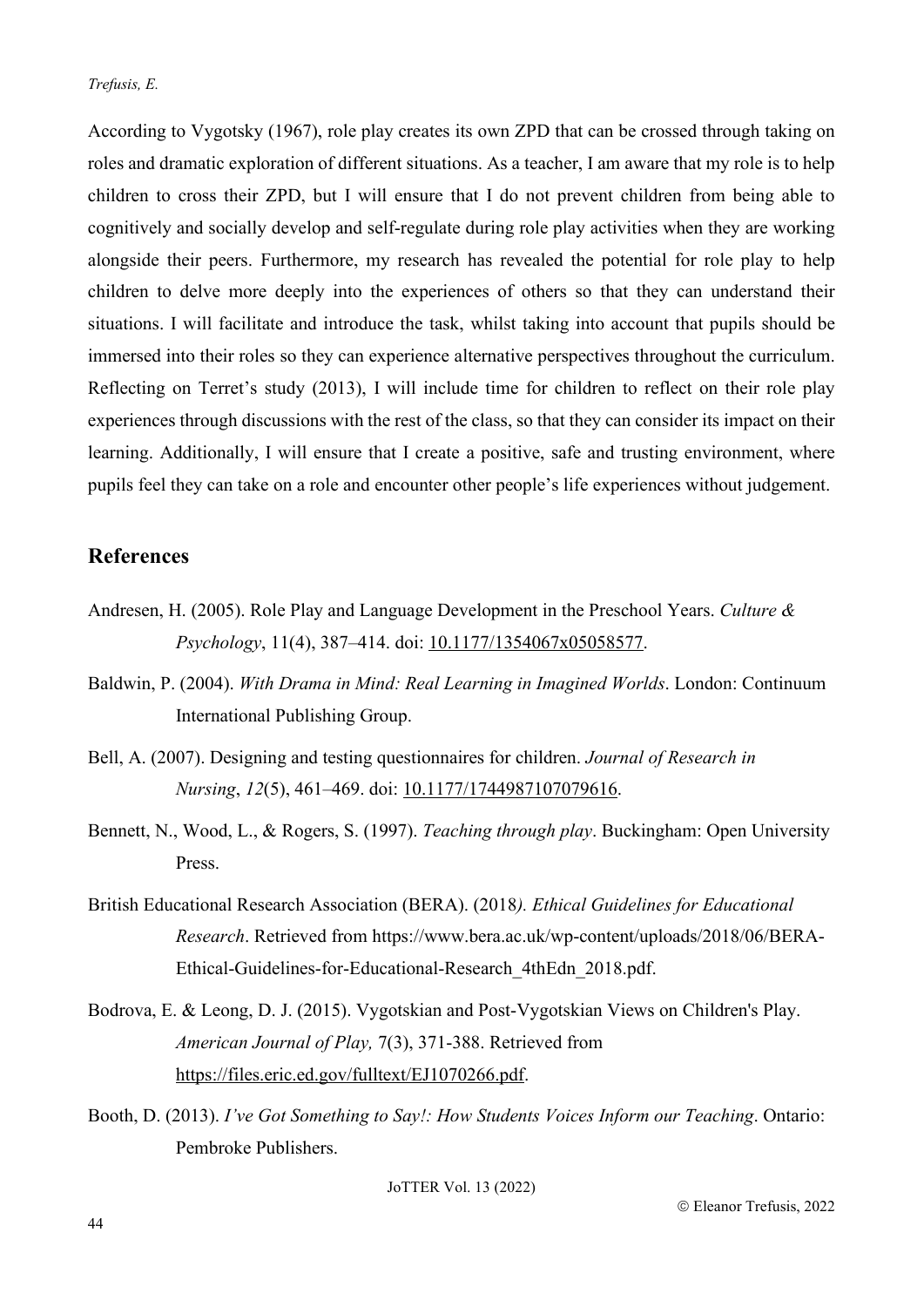- Borgers, N., de Leeuw, E., & Hox, J. (2000). Children as Respondents in Survey Research: Cognitive Development and Response Quality 1. *Bulletin of Sociological Methodology/Bulletin de Méthodologie Sociologique*, *66*(1), 60–75. doi: [10.1177/075910630006600106.](https://doi.org/10.1177/075910630006600106)
- Braun, V. & Clarke. V. (2006). Using thematic analysis in psychology. *Qualitative Research in Psychology*, 3(2), 77-101. doi: [10.1191/1478088706qp063oa.](https://doi.org/10.1191/1478088706qp063oa)
- Brock, A. (2013). Playing in the Early Years: At Liberty to Play Not only Legal but also Statutory!. In A. Brock, S. Dodds, P. Jarvis & Y. Olusoga (Eds.). *Perspectives on Play: Learning for Life* (pp. 120-145). Abingdon and New York: Routledge.
- Bruner, J. (1983). Play, thought, and language. *Peabody Journal of Education*, 60(3), 60-69. doi: 10.1080/01619568309538407.
- Bryman, A. (2012). *Social Research Methods* (4th ed.). Oxford: Oxford University Press.
- Clark, A. (2005). Ways of Seeing: Using the Mosaic Approach to Listen to Young Children's Perspectives. In A. Clark, A. T. Kjørholt & P. Moss (Eds.) *Beyond Listening. Children's Perspectives on Early Childhood Services* (pp. 29–49.). Bristol: Policy Press.
- Clawson, J. G. S. (2006). Role-Playing. In J. G. S. Clawson & M. E. Haskins. (Eds.) *Teaching Management: A Field Guide for Professors, Consultants, and Corporate Trainers* (pp. 141–153). Cambridge: Cambridge University Press.
- Cohen, L., Manion, L., & Morrison, K. (2000). *Research Methods in Education* (5th ed.). London: Routledge/Falmer.
- Colby, R. (1987). Moral education through drama: a 'beyond justice' perspective. *Two D Drama/Dance*, 7(1), 72–80.
- Cooke, S. (1998). *Collaborative Learning Activities in the Classroom: designing inclusive materials for learning and language development*. Leicester: Forest Lodge Education Centre.
- Crabtree, B. F., Yanoshik, M. K., Miller, W. L., & O'Connor, P. J. (2013). Selecting Individual or Group Interviews. In D. L. Morgan (Ed.). *Successful Focus Groups: Advancing the State of the Art* (pp. 137-152). Thousand Oaks, California: Sage Publications.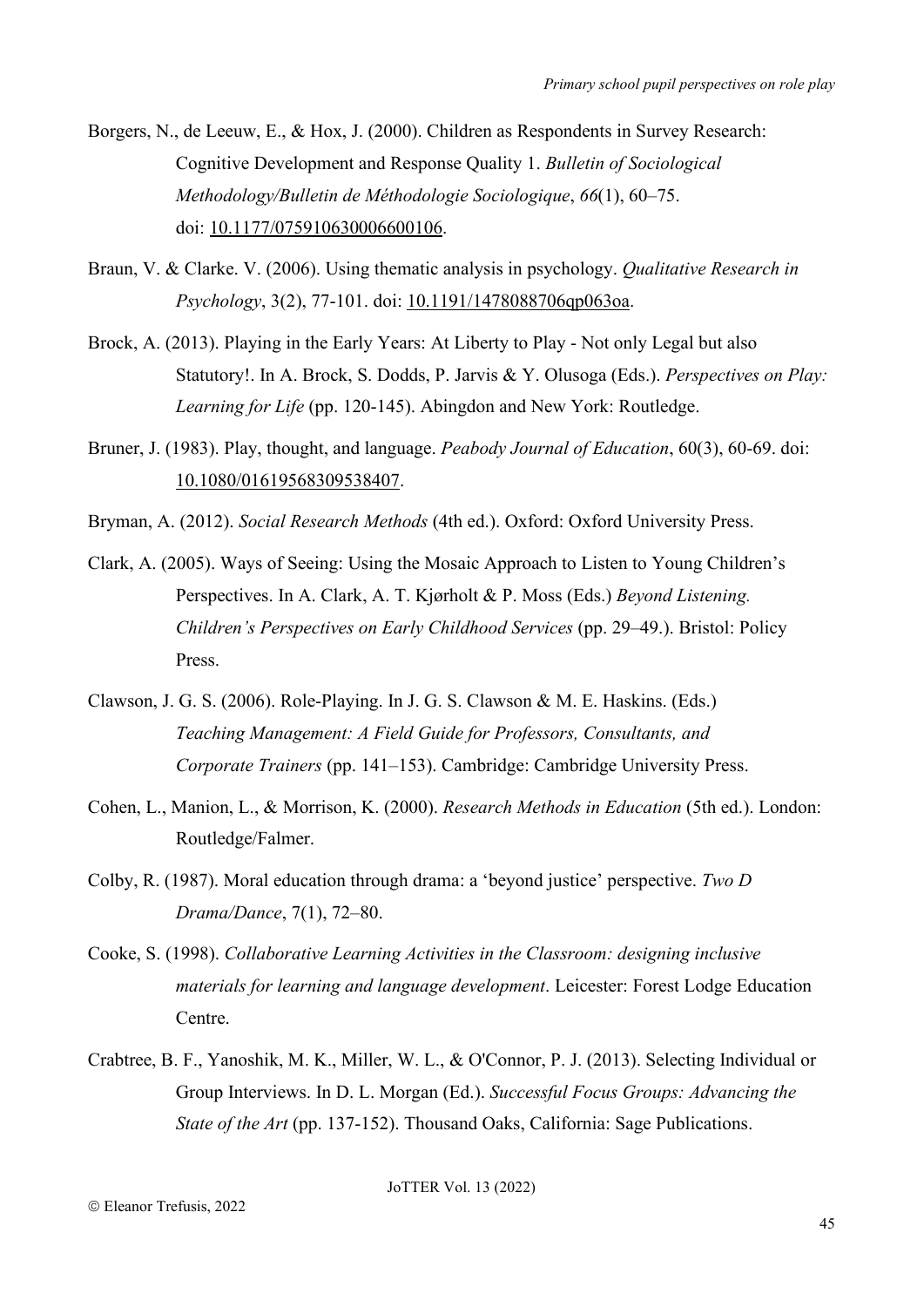- Creswell, J. W. (2014). *A concise introduction to mixed methods research*. Los Angeles: Sage Publications.
- Denscombe, M. (2010). *The Good Research Guide: For small-scale social research projects*. (4th ed.). Maidenhead: Open University Press.
- Denzin, N. K. (1989a). *The Research Act* (3rd ed.). Englewood Cliffs, NJ: Prentice Hall.

Denzin, N. K. (1989b). *Interpretative Bibliography*. London: Sage Publications.

- DfE. (2020). *Special educational needs and disability: an analysis and summary of data sources*. Retrieved from [https://assets.publishing.service.gov.uk/government/uploads/system/uploads/attachment](https://assets.publishing.service.gov.uk/government/uploads/system/uploads/attachment_data/file/882802/Special_educational_needs_and_disability_-_an_analysis_and_summary_of_data_sources.pdf) data/file/882802/Special educational needs and disability an analysis and summary of data sources.pdf.
- DfE. (2021). *Schools, pupils and their characteristics, Academic Year 2019/20*. Retrieved from [https://explore-education-statistics.service.gov.uk/find-statistics/school-pupils-and](https://explore-education-statistics.service.gov.uk/find-statistics/school-pupils-and-their-characteristics)[their-characteristics.](https://explore-education-statistics.service.gov.uk/find-statistics/school-pupils-and-their-characteristics)

Dorathy, A. A. & Mahalakshmi, S. N. (2011). Second Language Acquisition through Task-based Approach – Role-play in English Language Teaching. *English for Specific Purposes World*, 33(11). Retrieved from [https://citeseerx.ist.psu.edu/viewdoc/download?doi=10.1.1.1037.602&rep=rep1&type=](https://citeseerx.ist.psu.edu/viewdoc/download?doi=10.1.1.1037.602&rep=rep1&type=pdf) [pdf.](https://citeseerx.ist.psu.edu/viewdoc/download?doi=10.1.1.1037.602&rep=rep1&type=pdf)

- Elias, C. L. & Berk, L. E. (2002). Self-regulation in young children: Is there a role for sociodramatic play?. *Early Childhood Research Quarterly*, 17, 216–238. doi: [10.1016/S0885-2006\(02\)00146-1.](https://doi.org/10.1016/S0885-2006(02)00146-1)
- El'konin, D. B. (1999). Toward the problem of stages in the mental development of children. *Journal of Russian and East European Psychology*, *37*(6), 11–30. doi: [10.2753/RPO1061-0405370611.](https://doi.org/10.2753/RPO1061-0405370611)
- Fleer, M. (2018). Play and Learning in Everyday Family Contexts. In P. K. Smith & J. L. Roopnarine (Eds.). *The Cambridge Handbook of Play: Developmental and Disciplinary Perspectives* (pp. 417-560). Cambridge: Cambridge University Press.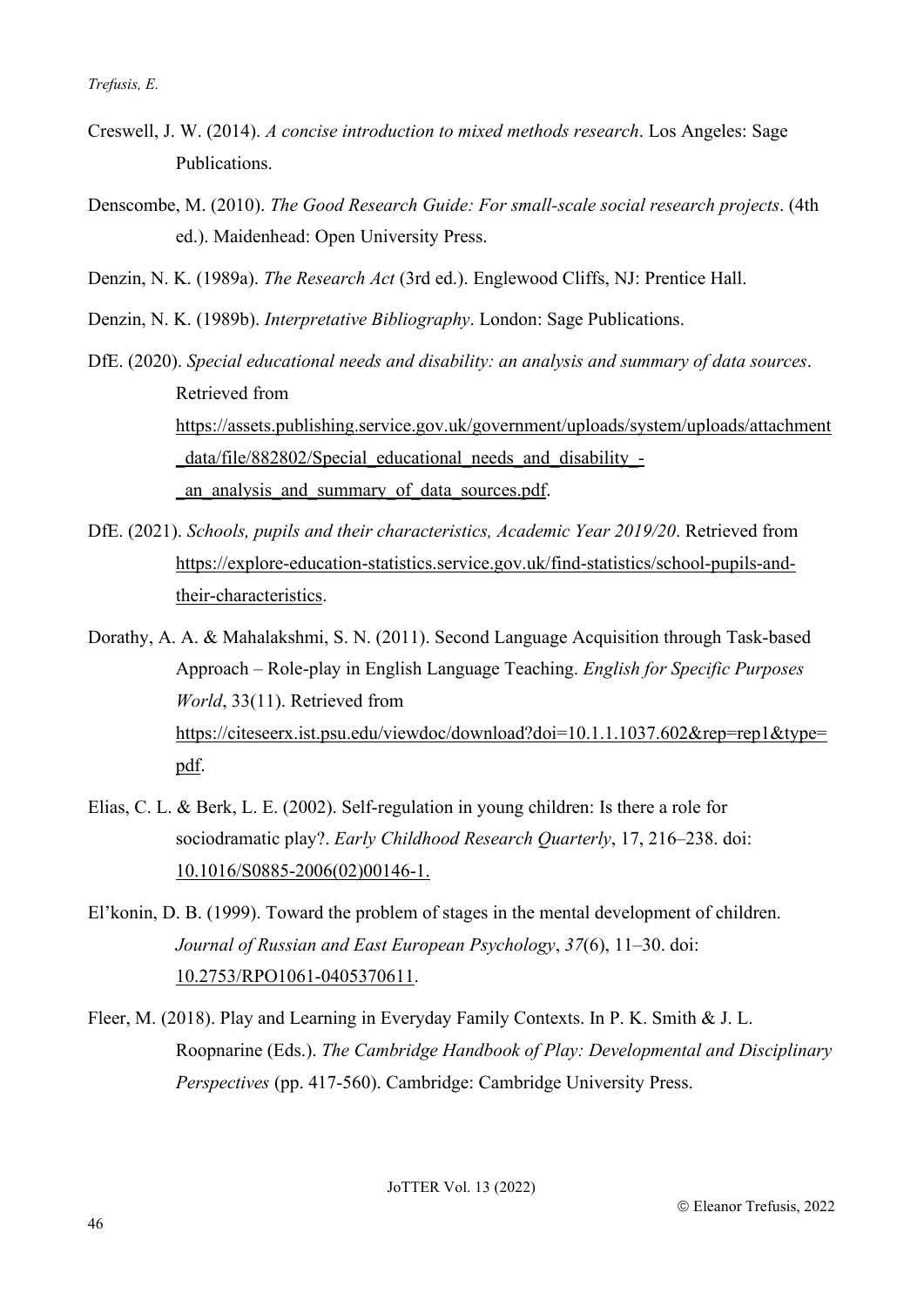- Flewitt, R. (2005). Conducting research with young children: some ethical considerations. *Early Child Development and Care*, 175(6), 553-565. doi: [10.1080/03004430500131338.](https://doi.org/10.1080/03004430500131338)
- Fox, E. & Riconscente, M. (2008). Metacognition and Self-Regulation in James, Piaget, and Vygotsky. *Educational Psychology Review*, 20, 373–389. doi: 10.1007/s10648-008- 9079-2.
- Freyberg, J. (1973). Increasing the imaginative play of urban disadvantaged kindergarten children through systematic training. In J. L. Singer (Ed.). *The Child's World of Make Believe: Experimental Studies of Imaginative Play* (pp.129-154). New York: Academic Press.
- Furness, P. (1976). *Role Play in the Elementary School: A Handbook For Teachers*. New York: Hart Pub. Co.
- Grant, K. & Mistry, M. T. (2010). How does the use of role-play affect the learning of Year 4 children in a predominately EAL class?, *Education 3–13*, 38(2), 155-164. doi: 10.1080/03004270903130796.
- Guest, G., Bunce, A., & Johnson, L. (2006). How Many Interviews Are Enough?: An Experiment with Data Saturation and Variability. *Field Methods*, *18*(1), 59–82. doi: [10.1177/1525822X05279903.](https://doi.org/10.1177/1525822X05279903)
- Hakkarainen, P., & Brdikyt, M. (2008). The zone of proximal development in play and learning. *Cultural-Historical Psychology*, 4(4), 2-11. Retrieved from [http://lchc.ucsd.edu/mca/Mail/xmcamail.2010\\_12.dir/pdf6DAHjotjsS.pdf.](http://lchc.ucsd.edu/mca/Mail/xmcamail.2010_12.dir/pdf6DAHjotjsS.pdf)
- Hakkarainen, P., & Brdikyt, M. (2014). How play creates the zone of proximal development. In S. Robson & S. Flannery Quinn (Eds.). *The Routledge International Handbook of Young Children's Thinking and Understanding* (pp. 31-42). Abingdon & New York: Routledge.
- Harrison, L., Robins, J. Cartledge, F., & Meiner, J. (2005). Remaking role-play in Barnsley. *English 4-11*, 25, 18-20.
- Heathcote, D. & Herbert, P. (1985). A Drama of Learning: Mantle of the Expert. *Theory Into Practice*, 24(3), 173-180.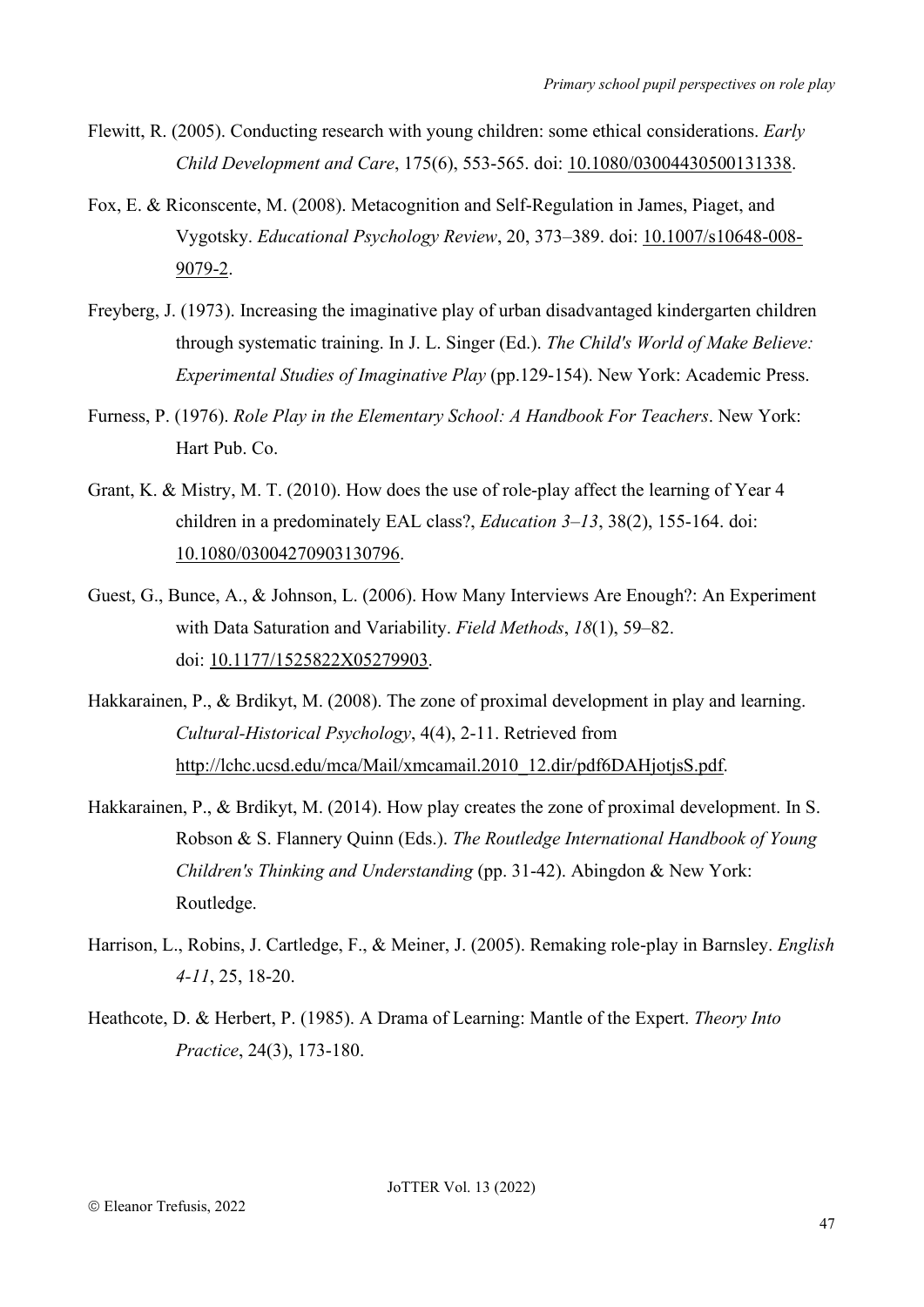- Hewett, V. M. (2001). Examining the Reggio Emilia Approach to Early Childhood Education. *Early Childhood Education Journal*, 29(2), 95–100. doi: 10.1023/A:1012520828095.
- Howard, J., Bellin, W., & Rees, V. (2002, September 12-14). *Eliciting children's perceptions of play and exploiting playfulness to maximise learning in the early years classroom.* Retrieved from [http://www.leeds.ac.uk/educol/documents/00002574.htm.](http://www.leeds.ac.uk/educol/documents/00002574.htm)
- Johnson, R. B., & Onwuegbuzie, A. J. (2004). Mixed Methods Research: A Research Paradigm Whose Time Has Come. *Educational Researcher*, *33*(7), 14–26. doi: [10.3102/0013189X033007014.](https://doi.org/10.3102/0013189X033007014)
- Karpov, Y. (2003). Development Through the Lifespan. In A. Kozulin, B. Gindis, V. S. Ageyev, & S. M. Miller (Eds.), *Vygotsky's Educational Theory in Cultural Context* (pp. 138-155). Cambridge: Cambridge University Press. doi: 10.1017/CBO9780511840975.009.
- Kilgour, P., Reynaud, D., Northcote, M. T., & Shields, M. (2015). Role-playing as a tool to facilitate learning, self-reflection and social awareness in teacher education. *International Journal of Innovative Interdisciplinary Research*, 2(4), 8-20.
- Kingdon, Z. (2018). Young children as beings, becomings, having beens: an integrated approach to role-play. *International Journal of Early Years Education*, 26(4), 354-368. doi: 10.1080/09669760.2018.1524325.
- Kumar, R. (2014). *Research Methodology: A Step-by-Step Guide for Beginners* (4<sup>th</sup> ed.) London: Sage Publications.
- Kuzel, A. (1992). Sampling in qualitative inquiry. In B. Crabtree & W. Miller (Eds.). *Doing qualitative research* (pp. 31–44). Newbury Park, CA: Sage.
- Kwon, Y-I. (2002). Changing Curriculum for Early Childhood Education in England. *Early Childhood Research and Practice,* 4(2), 2-11.
- Linklater, L. (2006). Listening to learn: children playing and talking about the reception year of early years education in the UK. *Early Years*, 26(1), 63-78. doi: [10.1080/09575140500507868.](https://doi.org/10.1080/09575140500507868)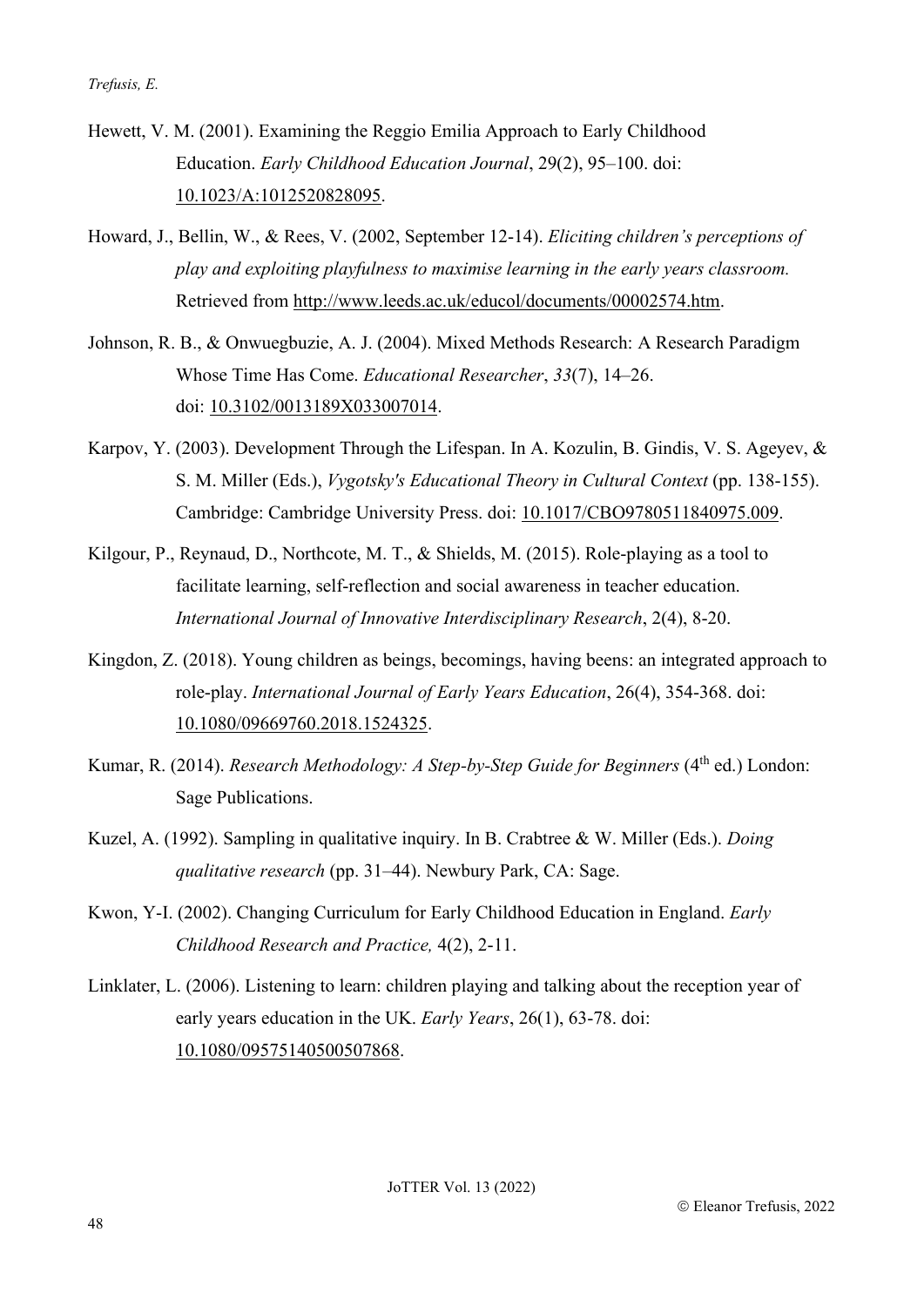- Ludhra, G. & Jones, D. (2008). Conveying the "right" kind of message: Planning for the first language and culture within the primary classroom. *English Teaching: Practice and Critique*, 7(2), 56-70.
- Magos, K. & Politi, F. (2008). The Creative Second Language Lesson: The Contribution of the Role-play Technique to the Teaching of a Second Language in Immigrant Classes. *RELC Journal*, 39(1), 96–112. doi: 10.1177/0033688208091142.
- Maley, A. (1987). Foreword. In G. P. Ladousse. *Role Play* (p.3). Oxford: Oxford University Press.
- Malhotra, N. K. (2006). Questionnaire Design and Scale Development. In R. Grover & M. Vriens (Eds.). *The Handbook of Marketing Research: Uses, Misuses, and Future Advances* (pp. 83-94). Thousand Oaks, California: Sage Publications.
- McSharry, G. & Jones, S. (2000). Role-play in science teaching and learning Role-play in science teaching and learning. *School Science Review*. 82(298), 73-82.
- Munn, P. & Drever, E. (1990). *Using Questionnaires In Small-Scale Research: A Teacher's Guide*. Glasgow: SCRE.
- National Advisory Committee on Creative and Cultural Education (NACCCE). (1999). *All Our Futures: Creativity, Culture and Education*. London: DfEE. Retrieved from [http://sirkenrobinson.com/pdf/allourfutures.pdf.](http://sirkenrobinson.com/pdf/allourfutures.pdf)
- Nemoto, T. & Beglar, D. (2014). Developing Likert-scale questionnaires. In N. Sonda & A. Krause (Eds.), *JALT2013 Conference Proceedings*. Tokyo: JALT. Retrieved from [https://jalt](https://jalt-publications.org/sites/default/files/pdf-article/jalt2013_001.pdf)[publications.org/sites/default/files/pdf-article/jalt2013\\_001.pdf.](https://jalt-publications.org/sites/default/files/pdf-article/jalt2013_001.pdf)
- Neuman, W. L. (2014). *Basics of Social Research: Qualitative and Quantitative Approaches* (3rd ed.). Harlow: Pearson Education Limited.
- Noor, K. B. (2008). Case study: A strategic research methodology. *American Journal of Applied Science,* 5(11), 1602–1604.
- O'Neill, C. (2014). *Dorothy Heathcote on education and drama: Essential writings*. Abingdon: Routledge.
- Paolitto, D. P. (1977). The role of the teacher in moral education. *Theory Into Practice*, 16(2), 73- 80. doi: 10.1080/00405847709542678.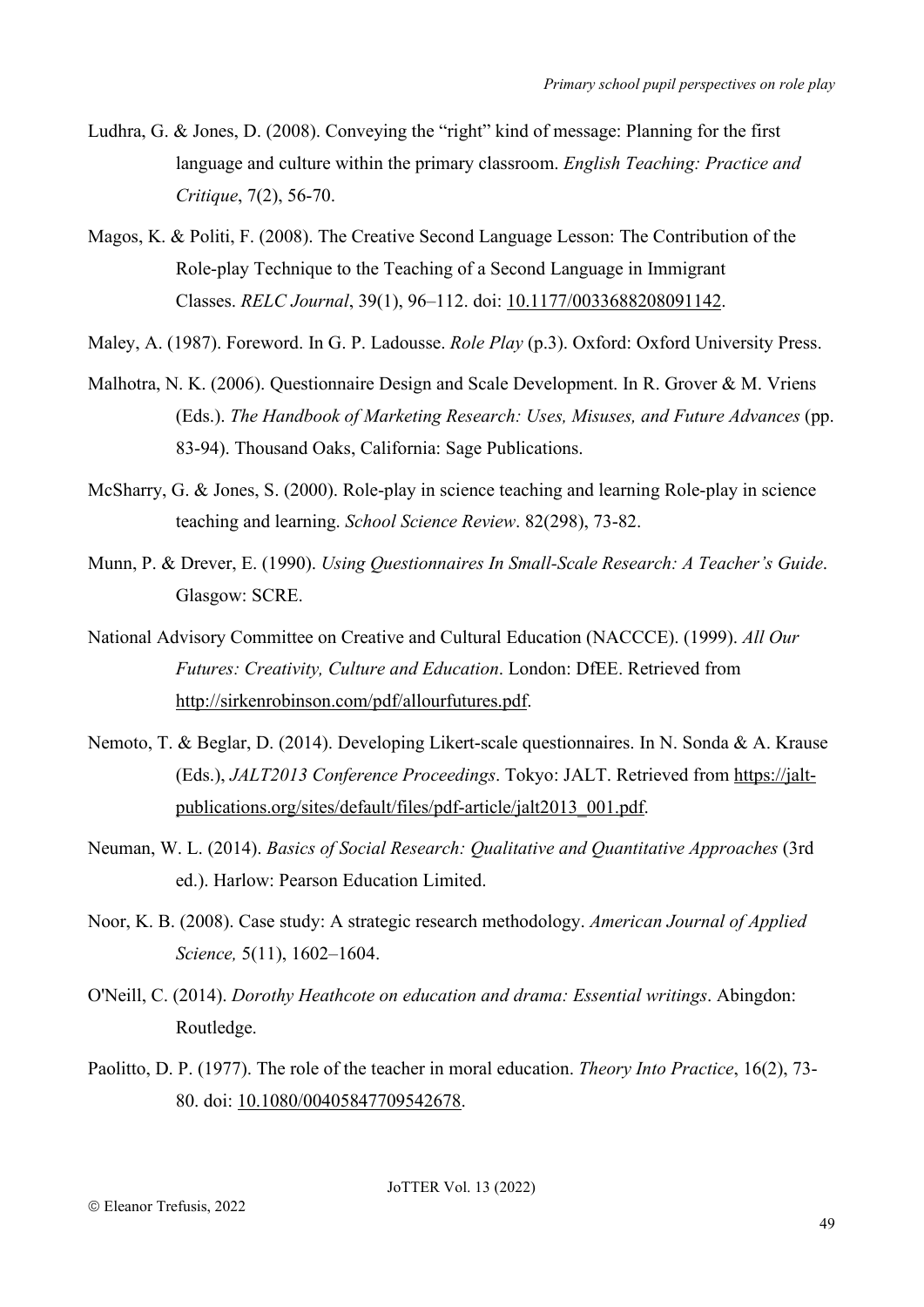- Pollard, A., Black-Hawkins, K., Cliff Hodges, G., Dudley, P., Higgins, S., James, M., Linklater, ... & Wolpert, M. A. (2019). *Reflective Teaching in Schools.* (5th ed.). London: Bloomsbury.
- Rogers, S. & Evans, J. (2006). Playing the game? Exploring role play from children's perspectives, *European Early Childhood Education Research Journal*, 14(1), 43-55, doi: [10.1080/13502930685209801.](https://doi.org/10.1080/13502930685209801)
- Rogers, S. & Evans, J. (2007). Rethinking role play in the Reception class. *Educational Research*, 49(2), 153-167. doi: [10.1080/00131880701369677.](https://doi.org/10.1080/00131880701369677)
- Rubin, K. H. (1980). Fantasy play: Its role in the development of social skills and social cognition. *New Directions for Child and Adolescent Development*, 9, 69-84. doi: [10.1002/cd.23219800907.](https://doi.org/10.1002/cd.23219800907)
- Rubin, H. J. & Rubin, I. S. (2005). *Qualitative Interviewing: The Art of Hearing Data*. (2nd ed.) Thousand Oaks, California: Sage.
- Saltz, E. & Johnson, J. (1974). Training for Thematic-Fantasy Play in Culturally Disadvantaged Children: Preliminary Results. *Journal of Educational Psychology*, 66(4), 628-630. doi: 10.1037/h0036930.
- Savina, E. (2014) Does play promote self-regulation in children?. *Early Child Development and Care*, 184(11), 1692-1705. doi: 10.1080/03004430.2013.875541.
- Schärer, J. H. (2017). Supporting Young Children's Learning in a Dramatic Play Environment. *Journal of Childhood Studies*, 42(3), 62-69. doi: 10.18357/jcs.v42i3.17895.
- Scott, J. (2000). Children as respondents: the challenge for quantitative methods. In P. Christensen & A. James (Eds.). *Research with Children: perspectives and practices* (pp. 98-119). Abingdon: Routledge.
- Seif, M. (2017). The Comparative Effect of Unscripted and Scripted Role-Play on EFL Learners' Grammar Achievements. *International Journal of English and Education*, 6(1), 147- 157. Retrieved from [http://ijee.org/yahoo\\_site\\_admin/assets/docs/14.8122628.pdf.](http://ijee.org/yahoo_site_admin/assets/docs/14.8122628.pdf)
- Shapiro, S. & Leopold, L. (2012). A Critical Role for Role-Playing Pedagogy. *TESL Canada Journal*, 29(2), 120-130. doi: [10.18806/tesl.v29i2.1104.](https://doi.org/10.18806/tesl.v29i2.1104)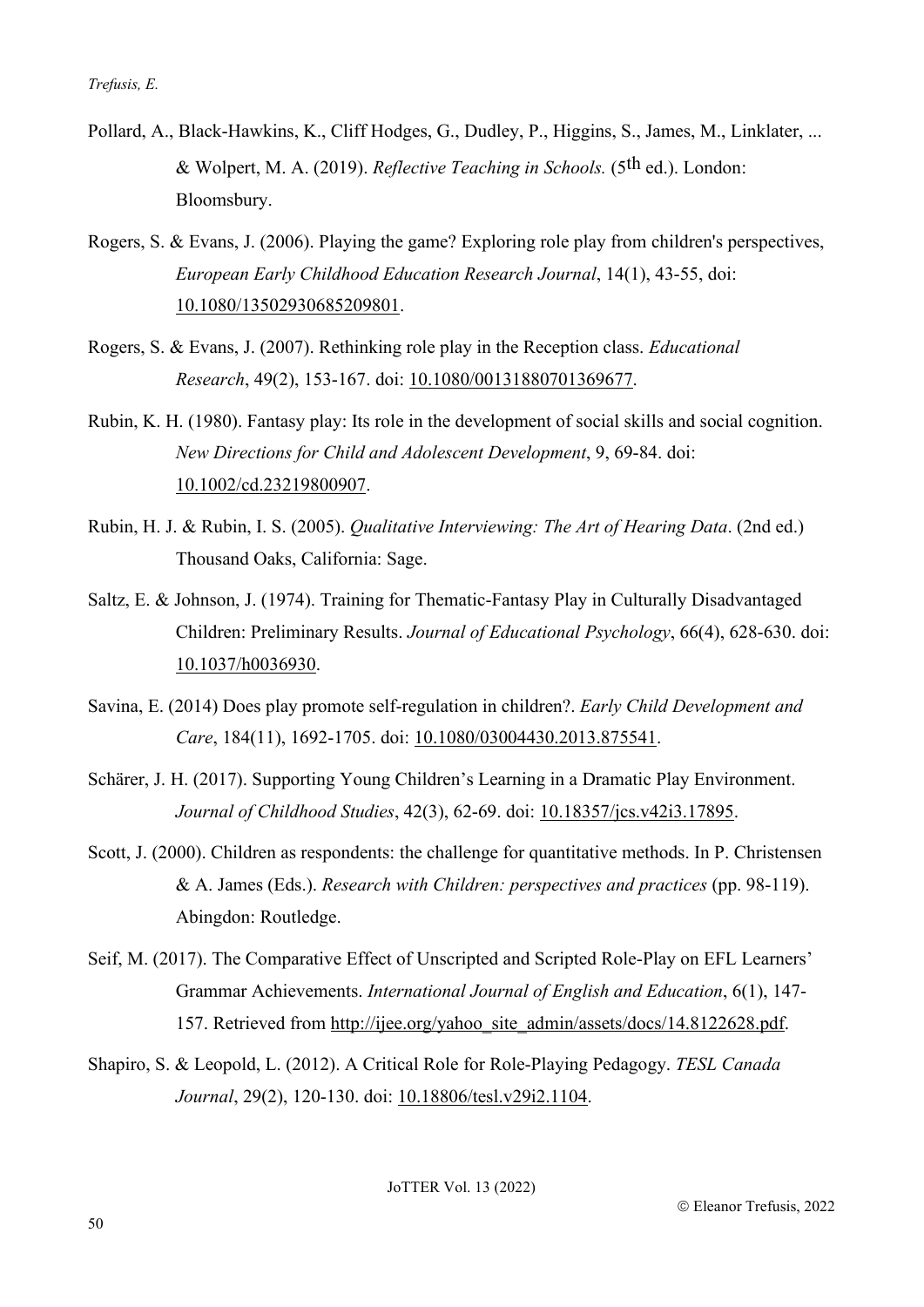- Shor, I. (1992). *Empowering education: critical teaching for social change*. Chicago and London: The University of Chicago Press.
- Smilanksy, S. (1968). *The Effects of Sociodramatic Play on Disadvantaged Preschool Children.*  New York: Wiley.
- Smith, P. K. (2010). *Children and Play: Understanding Children's Worlds.* Chichester: John Wiley & Sons.
- St. Pierre, E. A., & Jackson, A. Y. (2014). Qualitative Data Analysis After Coding. *Qualitative Inquiry*, 20(6), 715-719. doi: 10.1177/1077800414532435.
- Streit, M. & Gehlenborg, N. (2014). Bar charts and box plots: creating a simple yet effective plot requires an understanding of data and tasks. *Nature Methods*, 11(2), 117.
- Stutchbury, K. & Fox, A. (2009). Ethics in educational research: introducing a methodological tool for effective ethical analysis. *Cambridge Journal of Education*, 39(4), 489-504. doi: [10.1080/03057640903354396.](https://doi.org/10.1080/03057640903354396)
- Swires-Hennessy, E. (2014). *Presenting Data: How to Communicate Your Message Effectively : How to Communicate Your Message Effectively*. Chichester: John Wiley & Sons Ltd.
- Taylor, T. & Winter, N. (2020). Mantle of the Expert. *FORUM*, 62(1), 79-90. doi: [10.15730/forum.2020.62.1.79.](https://doi.org/10.15730/forum.2020.62.1.79)
- Terret, L. (2013). The Boy in the Dress: queering Mantle of the Expert, Research in Drama Education. *The Journal of Applied Theatre and Performance*, 18(2), 192-195. doi: [10.1080/13569783.2013.787264.](https://doi.org/10.1080/13569783.2013.787264)
- Tompkins, P. K. (1998). Role playing/simulation. *The Internet TESL Journal*, 4(8). Retrieved from http://www.unice.fr/sg/resources/articles/tompkins 1998 esl-efl.htm.
- Vakil, S., Freeman, R., & Swim, T. J. (2003). The Reggio Emilia Approach and Inclusive Early Childhood Programs. *Early Childhood Education Journal*, 30(3), 187–192. Retrieved from [https://eric.ed.gov/?id=EJ670164.](https://eric.ed.gov/?id=EJ670164)
- Valdes, K. S. (2019). *Humanizing the classroom: using role-plays to teach social and emotional skills in middle school and high school*. Lanham, Maryland: Rowman & Littlefield.
- van Ments, M. (1983). *The Effective Use of Role-Play: A Handbook for Teachers and Trainers.* London: Croom Helm.

Eleanor Trefusis, 2022